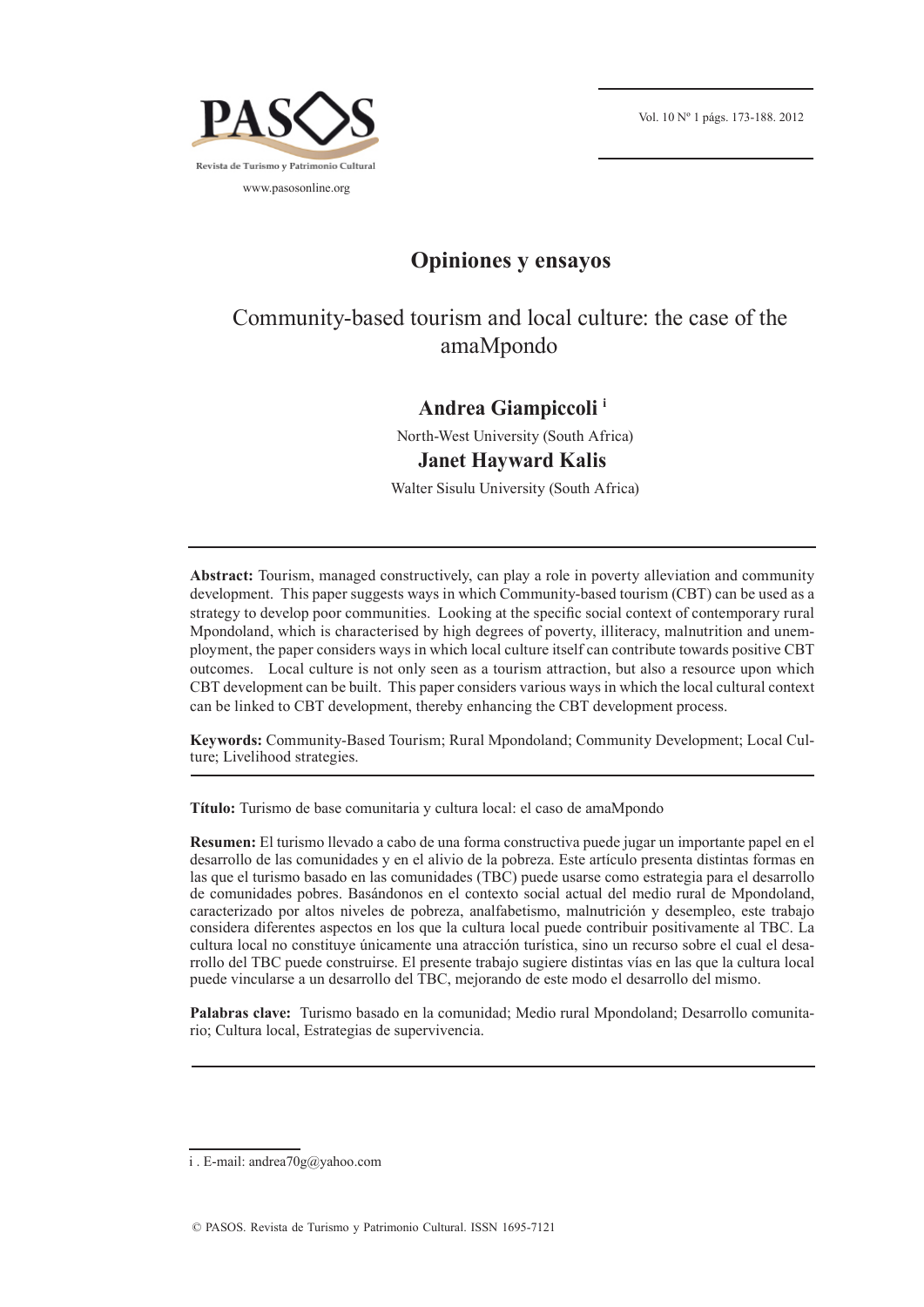The community-based tourism (CBT) concept has been at the forefront of the promotion of rural development, both in developed world countries such as Ireland (Storey, 2004) and in the developing world (Honey, 2008). According to Cornelissen (2005:21) "[t]he theoretical premises of community tourism have a long history, originating from the participatory and empowerment development models that emerged as a new paradigm in development discourse in the 1970s." CBT has been linked to local culture especially from the perspectives of tourism 'impact' and 'attraction' in the sense that CBT should respect local culture and find ways to enhance and rescue local culture and heritage (Telfer & Sharpley, 2008:124; Flacke-Naurdofer, 2008:252).

Globally, within the general tourism sector, the focus on CBT as a means of enhancing community development, poverty alleviation, cultural heritage, and conservation is increasing (Equation, 2008:62). Although CBT has been the subject of increased literature (Beeton, 2006:50), it does not have a clear definition (Flacke-Naurdofer, 2008:246). According to Ndlovu and Rogerson (2003:125) the term CBT "is contested and often means different things to different people" (see also Kiss, 2004:232). The CBT concept is becoming increasingly relevant in developing countries, especially in so far as it endorses strategies that favour greater benefits for and control by local communities. It can take a variety of forms, ranging from communally shared systems to individually owned village stays and can be linked to entities outside the community (for example, tour operators or NGOs), especially when it comes to promotion (Page et al., 2001:401). Wherever the CBT concept has been used, it has been acknowledged that "[t]here are many examples [of CBT] across the developing world" (Page et al., 2001:401). CBT can be seen as a way of linking the need to reduce poverty with the breaking of structural dependencies based on hegemonic control of the sector by tour operators or the wealthy elite (Timothy, 2002:150). Importantly, international cooperation and CBT for community development in many developing countries are linked because "[i]nternational agencies increasingly promote tourism, and specifically community-based tourism as a means to reduce poverty in developing countries" (Spenceley, 2008:286).

CBT in developing countries "tends to inevitably be located in rural areas" (Equation, 2008: 62) and most international literature and attention focuses the attention on the same topic: CBT in the rural setting of poor countries (Ndlovu & Rogerson, 2004:436). However, CBT can be both urban and rural. In the South African context, for instance, "so-called community based tourism initiatives include programmes for developing 'township tourism' in localities such as Soweto, Inanda (Durban) and Khayelitsha (Cape Town) and of several rural community-based eco-tourism initiatives" (Rogerson, 2004:26). In the specific rural settings of the developing world, CBT has been acknowledged having the potential to contribute to the livelihoods of poor rural people. As Sebele (2009:140) points out:

Rural areas in developing countries are often characterised by a shortage of facilities and industries and are inhabited by the poorest people in the society; therefore, earnings from community-based tourism create an alternative means of survival for locals.

It is suggested here that a variety of factors already present within the socio-cultural milieu of rural Mpondoland can provide a basis from which CBT in the region can be facilitated and developed. Such a linking of the cultural context with the CBT development process not only bolsters the local economy but also enhances the culture itself and it can be achieved in a number of ways. Already existing community cooperative frameworks for example, provide a natural structural basis from which CBT ventures can be launched which in turn address the need to diversify livelihood strategies. CBT development also has the capacity to alter socio-economic conditions, as for example in the case of new elaborations of the concept of hospitality and should therefore be seen as a form of the autonomous cultural evolution. Moreover, given that CBT entails equal power relations and cooperative work, it has the capacity to facilitate or act as a countermeasure against unequal power relations and 'big men' within local communities. This paper searches for possible links between the CBT concept and a specific socio-cultural background by investigating ways in which the specific sociocultural context of a local community can interact with CBT development.

#### **Community-based tourism and community development and local culture**

The concept of CBT can be traced back and associated with alternative development approaches formulated during the 1970s which were concerned with issues beyond strict economic reasoning, such as empowerment and self-reliance (Telfer, 2009:156). The original concept of CBT must be seen as linking the concepts of sustainability, empowerment and self-reliance. Telfer (2009:156) specifically argues that from an alternative development perspective originated during the 1970s,

[d]evelopment also began to focus on communitybased initiatives stressing local participation and self-reliance […] tourism development has followed many of the concepts associated with the alternative development paradigm with respect to empowerment and sustainability. One of the pillars of the alternative development paradigm is local empowerment and this has been the focus of research on indigenous tourism, community-based tourism, ecotourism and the empowerment of women through tourism.

Singh (2008:155) follows a similar line, interpreting CBT as a strategy able to foster natural and cultural re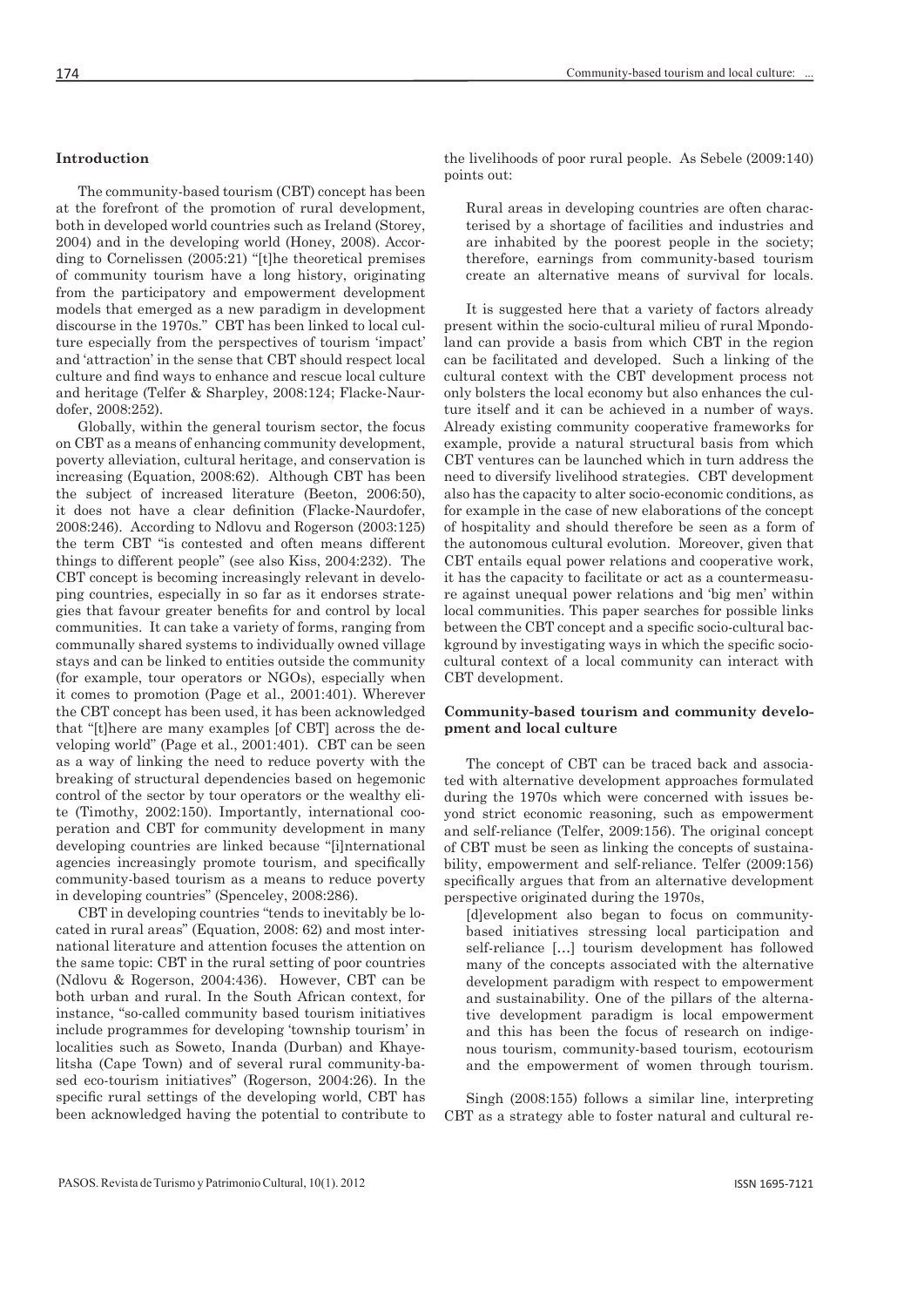source conservation and community development, contribute towards more opportunities for the improvement of community livelihoods, provide alternative sources of income in rural areas, and open a variety of skills-based job opportunities, especially for women.

Definitions are always difficult to elaborate and are often only partial. CBT has not been immune to these problems, and has been defined in many different ways. In fact, some of the meanings attributed to CBT vary quite considerably from one another. For instance a basic and crucial difference exists at the level of community involvement. Some authors (Suansri, 2003:14; Sproule in Ramsa & Mohd, 2004:584) are inclined to see the community as owner and manager of the tourism venture while for others (Scheyvens 2002:10; WWF, 2001:2; Mearns, 2003:30), different levels or degrees of participation or partnership agreement are recognised as possible in CBT. Nevertheless it is necessary to propose a CBT definition (which will also have its limitations) to understand the CBT framework as envisaged in this paper. One of the reasons why a definition of the concept of CBT<sup>1</sup> is problematic is that "[c]ommunity-based ecotourism (CBET) means different things to different people" (Kiss, 2004:232). Following from the perceived origins of the concept within alternative development approaches of the 1970s and seeking an understanding of issues beyond strictly economic reasoning (Telfer, 2009:156), CBT must be understood as engendering concern for the development of poor communities and therefore "must be initiated, planned, owned, controlled and managed by the local community members towards the achievement of their needs and wishes" (Giampiccoli & Nauruight, 2010:52). Although tourism ventures that belong to a number of community members are seen as closer to the original concept of CBT, private enterprises on the micro-level may also have a positive role to play and the focus should always be on communal well-being rather than individual profit. Other factors that should be considered when attempting a definition of the concept would include the following: benefits should also accrue to people not directly involved in the CBT venture, CBT should respect local culture and lifestyle, external actors should play a role as facilitators of CBT rather than as partners - in whatever form - of the CBT business itself, and finally, recognition that CBT is often informal (Giampiccoli & Nauright, 2010:52), especially in its initial stages. Micro-level individual or single family ventures should work cooperatively within similar entities, following CBT concepts to be seen as a proper CBT initiative. CBT should not be seen as a major contributor to national economic performances, as its aim is in contributing to community development at village/community level, as suggested in the case of Namibia where CBT was widely endorsed by government and while it "does not contribute to the national economy in terms of foreign exchange…it does have local economic significance" ( Jänis, 2009:13).

Within the concept of CBT, it is important to underline the fact that those members of the community not directly

involved in tourism should also receive some benefit so that the advantages of CBT can be spread to the greatest possible number of people. This has been recognized by Sproule and Suhandi (1998:216; see also Singh, 2008:156; Ndlovu & Rogerson, 2004:446) when affirming that:

In any community-based tourism enterprise there will be the direct and indirect participants and beneficiaries.… Direct beneficiaries would be the employees, crafts producers, guides, porters and so on. Indirect beneficiaries would be community members as a whole as recipients who receive the benefits of development projects, educational projects, training and other programs funded by the tourism revenues.

Recently for example, evidence from Nicaragua has shown that "los fondos comunes generados por el TRC se convierten en becas para la educación superior para los hijos de los miembros; de igual manera, se invierte en la reparación de las escuelas y en el establecimiento de grupos culturales, deportivos y puestos medicos comunitarios <sup>2</sup>" (Pérez, Barrera, Peláez & Lorío, 2010:30).

Altogether, CBT can be identified as a strategy for community development by means of self-reliance, empowerment, sustainability and the conservation and enhancement of culture for improved livelihoods within the community. However, it should be noted that in the term 'community development', "[t]he word development [is], if anything, even more problematic than the word community" (Ife, 2002:86). Community self-reliance is a key issue and indications from African rural areas suggest that livelihood strategies of the poorest are shifting towards an increased dependence on local knowledge and production systems and livelihoods and that non-Western based approaches to local development are emerging (Binns & Nel, 1999:390). The local cultural context can thus been seen to be (re-)emerging into the forefront of community development in poor communities. However, while the aim is to achieve complete community self-reliance, communities need to be open to the external world, and self-reliance does not consist of political or economic isolationism, but it means that a community should depend on itself, not on others; while at the same time, trade and cooperation are possible when they are of mutual benefit (Nyerere, 1974:99).

 Ife (2002:80-81) uses the term community in relation to five characteristics: (1) Human scale, which implies that the size of the community guarantees interaction that can readily be controlled and used by individuals. (2) Identity and belonging which entails the recognition by others and commitment to the goals of the specific group. (3) Obligations in the sense that belonging to a community means having rights and obligations within that community through active participation in a least some of the activities which favour preservation of the community structure. (4) *Gemeinschaft* which entails the possibility of people's wide interaction and the significance given to different talents and abilities in order to contribute to the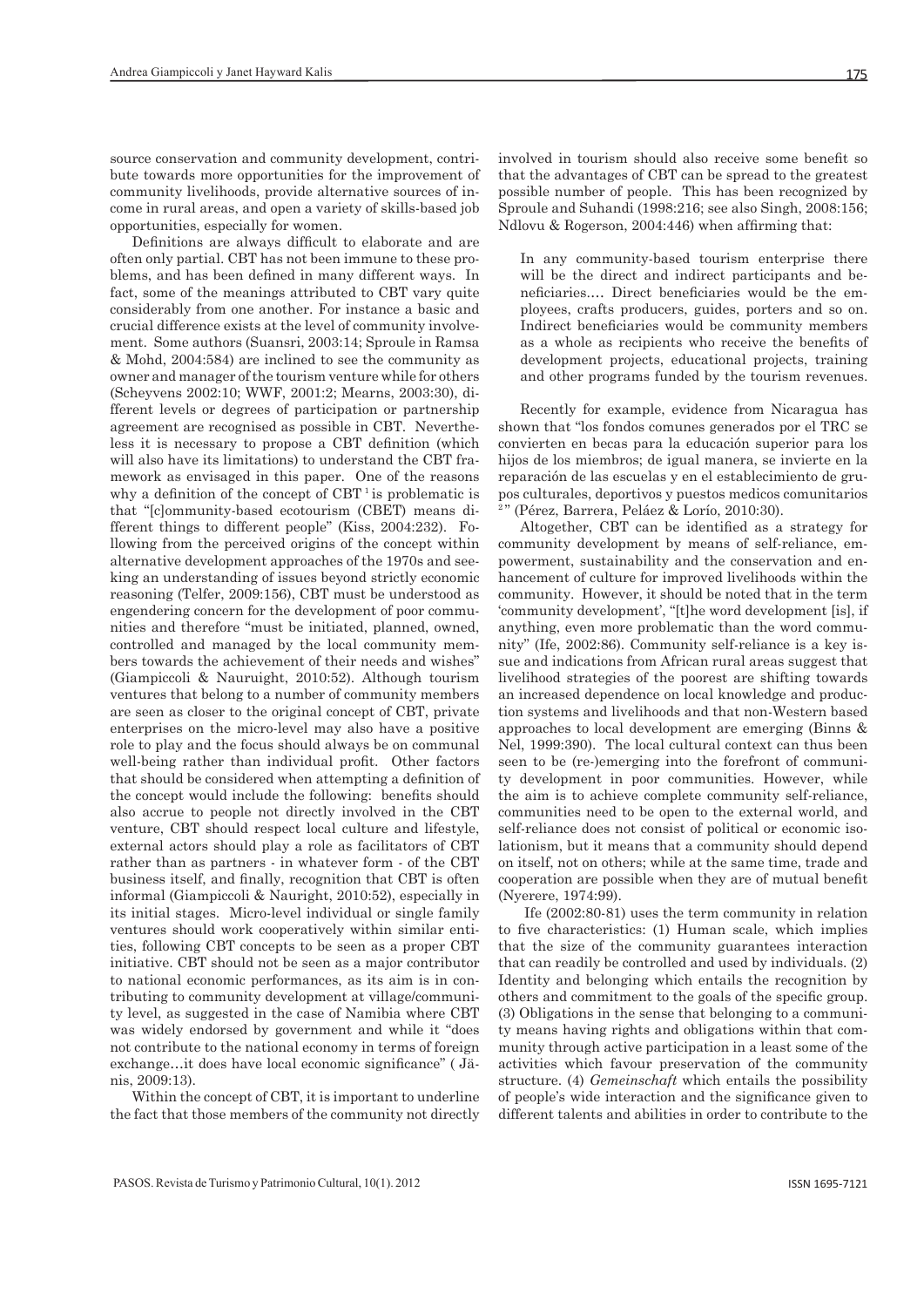improvement of the community as a whole. Finally (5), culture which refers to the expression of a space defined community-based culture with specific characteristics linked to the community itself, which facilitates active production as against people being passive consumers of their culture and promotes inter-community diversity among communities and broad-based participation. In his investigation into rural issues in Mpondoland (the same area as this case study), Kepe (1999) utilised the concept of 'community' in various ways, for example 'community' as a spatial unit, 'community' as an economic unit, and 'community' as web of kinship and social relations. Keeping the five characteristics proposed by Ife (2002:80-81) and outlined above in mind (human scale, identity and belonging, obligations, *gemeinschaft*, and community-based culture), and using them as a background, this paper follows the three concepts of Kepe (1999) and uses them in a cumulative way, following the specific spatial and cultural context of the case study. The community is seen as geographically circumscribed and individual community members are economically and socially interwoven through the specific cultural background. In the Mpondoland case study, the area is limited to that within the geographical boundaries of Mpondoland, while economic and social relations together form part of historical Mpondo culture with its space (natural resources) and livelihood strategies.

Without romanticizing the concept of community, it is here suggested that it is because of their common historical-geographic background that individuals in the same community should, at least in theory, be more able to work cooperatively. This does not mean that issues of power imbalance and the presence of 'big men' are not recognised but that power imbalances between external actors and community members are likely to be poorly understood and unmanageable for local people who are often poor and uneducated. Internal power imbalances on the other hand should at least be better understood both in terms of dynamics and possibilities of adopting countermeasures (although their success cannot be guaranteed) to achieve greater social equality. As a community based development strategy, CBT strives for equal power relations and a break from hegemonic actors, whether external or internal in that it is derived from concepts of alternative development through issues such self-reliance, empowerment and sustainability. However, as Telfer and Sharpley (2008:115) indicate "[a]n important question to consider is who controls community-based tourism and whether the benefits from tourism go to the local people or whether they are controlled by the local elite or external tourism development agents exploiting the local community". Timothy (2002:15) however points out that it is precisely because CBT "is a more sustainable form of development than conventional mass tourism …[that] it allows host communities to *break* away from the hegemonic grasp of tour operators and the oligopoly of wealthy elites at national level. Community tourism is about grassroots empowerment." (emphasis added). Ideally, CBT should facilitate and work against unequal power relations and elites at the various geographical levels.

Issues related to common cultural background, the role of leadership and community members' actions towards creating more equal power relations within the community have given rise to different and sometimes contrasting opinions. For example, on the one hand, Boggs (2004:157) asserts that literature indicates that community managed commons break down as a consequence of internal community conflict. Her case study on Botswana communitybased Natural Resources Management (CBNRM) shows that group cohesion and collective identity has been compromised by involvement in and consequential benefits from CBNRM projects (Boggs, 2004:157). She mentions however, that in order to try and overcomes such internal mistrusts and conflicts, the community is now hiring external advisers (ibid:157) – who could be seen as facilitator actors – which could be seen as a positive development provided such advisers are properly equipped for the job (Boggs, 2004:157). In relation to cultural evolution, Boggs (2004:157) suggests that CBRNM "should incorporate mechanisms for change that allow … [the culture] to adapt to changing environments."

 On the other hand, other and different forms of cultural evolution and management process are visible. For example, Peredo and Chrisman (2006:321) suggest that in CBEs (community-based enterprises) "[g]overnance structures tend to be collective and management structures democratic." The same authors (Peredo & Chrisman, 2006:322) mention that CBE can be seen as a new innovative response in relation to specific conditions of "economic, environmental, and social stress; a sense of local vulnerability; and the forces of economic and social globalization […] But its roots in culture and tradition make this response more an evolutionary step than a surprising novelty." Thus, the "effectiveness and energy (an element of social capital) of community reaction to these factors [conditions] may be facilitated by local community culture, which taps into ancestral values, practices, and collective learning from previous community mobilizations" (Peredo & Chrisman, 2006:322). In relation to their study on CBT in Peru Mitchell and Reid (2001:136) follow similar lines on democracy and cultural background by suggesting that…

[t]raditional power structures and processes on the island are largely responsible for transparent and consensual decision-making.… Collective management of local services is also high, especially for handicrafts, accommodation, and entrance fee collection. Participation in decision-making has been a relatively democratic and equitable process, with one major exception being accessibility of power for women.

Reid and Turner (2004:233) also indentify the specific local context as a protagonist in CBNRM within a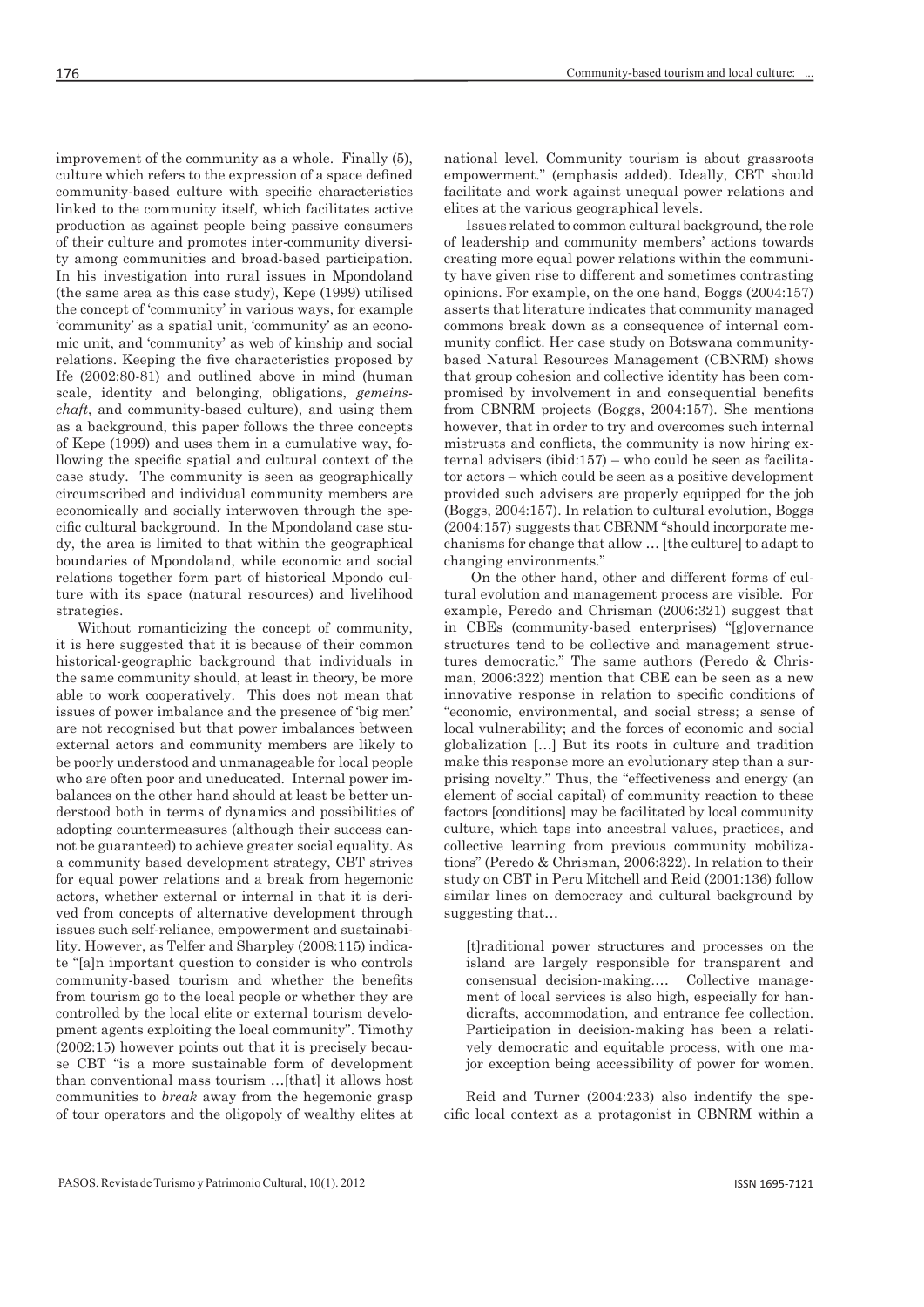land restitution claim process and an external entity (the South Africa National Parks) in the Makulele community area. Reid and Turner (2004:233) suggest that during the seven years since the land claim was launched, "great social and institutional empowerment for the community" has occurred, and these attainments "were not because of the contractual park process, as such. They were rooted in the particular social and political features of the community, and by the way in which they reacted to an array of threats and opportunities." This cohesion is however now under threat due to new revenues from the programme and "tension between traditional and democratic forms of community governance." However, counteracting tendencies are present and local community leadership "is acutely aware of the dangers" (Koch, 2004:80, 81).

These few examples show how specific forms of evolution and management of community-based development depend on specific contexts, often based on particular cultural heritage and historical forms of relationship within the community where elites can play both enhancing and disintegrating roles in terms of social cohesion when it comes to community development. As Ostrom (2000:149) noted, "[s]uccessful self-organized resource regimes can initially draw upon locally evolved norms of reciprocity and trustworthiness and the likely presence of local leaders in most community settings." She added that if community cooperation is to be effective in the long-term, it needs to be characterised by a set of design principles (boundary rules, rules-in-use, and participation by the people in making and modifying their rules). However Ostrom (2000: 153) also refers to other literature to illustrate that as with other forms of economic and political organisation, community self-organized forms of organisation, are vulnerable to both exogenous and endogenous factors and threats 3 . She therefore goes on to conclude that "[c]ontextual variables are thus essential for understanding the initial growth and sustainability of collective action as well as the challenges that long-surviving, self-organized regimes must try to overcome Ostrom" (2000:153). The need is to "explain why some contextual variables enhance cooperation while others discourage it" (Ostrom, 2000:154).

These various issues should make it clear that CBT cannot be seen as a general panacea for community development and has its own challenges and problems. Timothy (2002; see also Tosun, 2000 in relation to community participation in tourism development) for example lists a number of problems and obstacles relative to CBT development. Although not always present, examples of obstacles to successful CBT development include: traditional power structures that foster power imbalance, power imbalance in relation to gender and ethnicity, lack of awareness and knowledge about the tourism industry, deficiency in marketing capacity; peripheral nature of communities; and unequal access to opportunities for local ownership. However, despite such problems and obstacles, there are also many documented examples of "successful community-based tourism projects in the Americas, Asia, Europe, and Africa" (Nyaupane, Morais & Dowler, 2006:1374). A practice manual for effective CBT published in 2010 outlines various enabling and barrier conditions to CBT development but nevertheless sites a number of examples of successful CBT initiatives in both developed and developing countries (Asker, Boronyak, Carrard & Paddon, 2010).

The term development also needs explication on how it is used here. It is intended as a holistic and people-centred concept which should take into account the specificities of different historical-geographical situations (Brohman, 1996; Burkey, 1993; Pieterse, 2000). Thus, holistic perspectives on empowerment and self-reliance are basic points which permit the creation of a comprehensive perspective on development. The intention of development is to target the individual as well as the broader community at group and national levels, and to focus on an array of issues in the social, political, economic and cultural dimensions (Pino & Wiatrowski, 2006:119). Individual development must therefore be seen, first of all, as development within the community and thus a "community-based approach to personal growth and development would seek to find ways in which people's individual needs can be met through community networks, structures and interactions, rather than through professionalised and packaged services" (Ife, 2002:195). It is necessary therefore to distinguish between conventional economic development and community economic development (CED) it is argued that the latter characteristics are guided by principles of "economic self-reliance, ecological sustainability, community control, meeting individual needs and building a community culture" (Fennell, 2007:157).

 Another relevant notion to explore in order to understand the notion of community development as here intended, is the distinction between participation and facilitation. Thus, "[c]ommunity-managed projects attempt to let communities decide what type of growth they would like to see and then help them implement their plans" (Keyser, 2003:367). Proper support of CBT development happens "by facilitating the community themselves to own and operate ecotourism activities in their own homes through community-based initiatives, constraints arising from social discontent, unsustainable utilization of resources and economic leakages and other related problems could be reduced" (Ramsa & Mohd, 2004:584). The facilitation of community empowerment therefore means "providing people with the resources, opportunities, vocabulary, knowledge and skills to increase their capacity to determine their own future, and to participate in and affect the life of their community" (Ife, 2003:208). This was noted some time ago by Cernea (1985:10) who describes participation as "…empowering people to mobilize their own capacities, be social actors rather than passive subjects, manage the resources, make decisions, and control the activities that affect their lives." Nyerere (1973) noted that "[d]evelopment brings freedom, provided it is development of people. But people cannot be developed; they can only develop themselves" (Nyerere 1973:60 in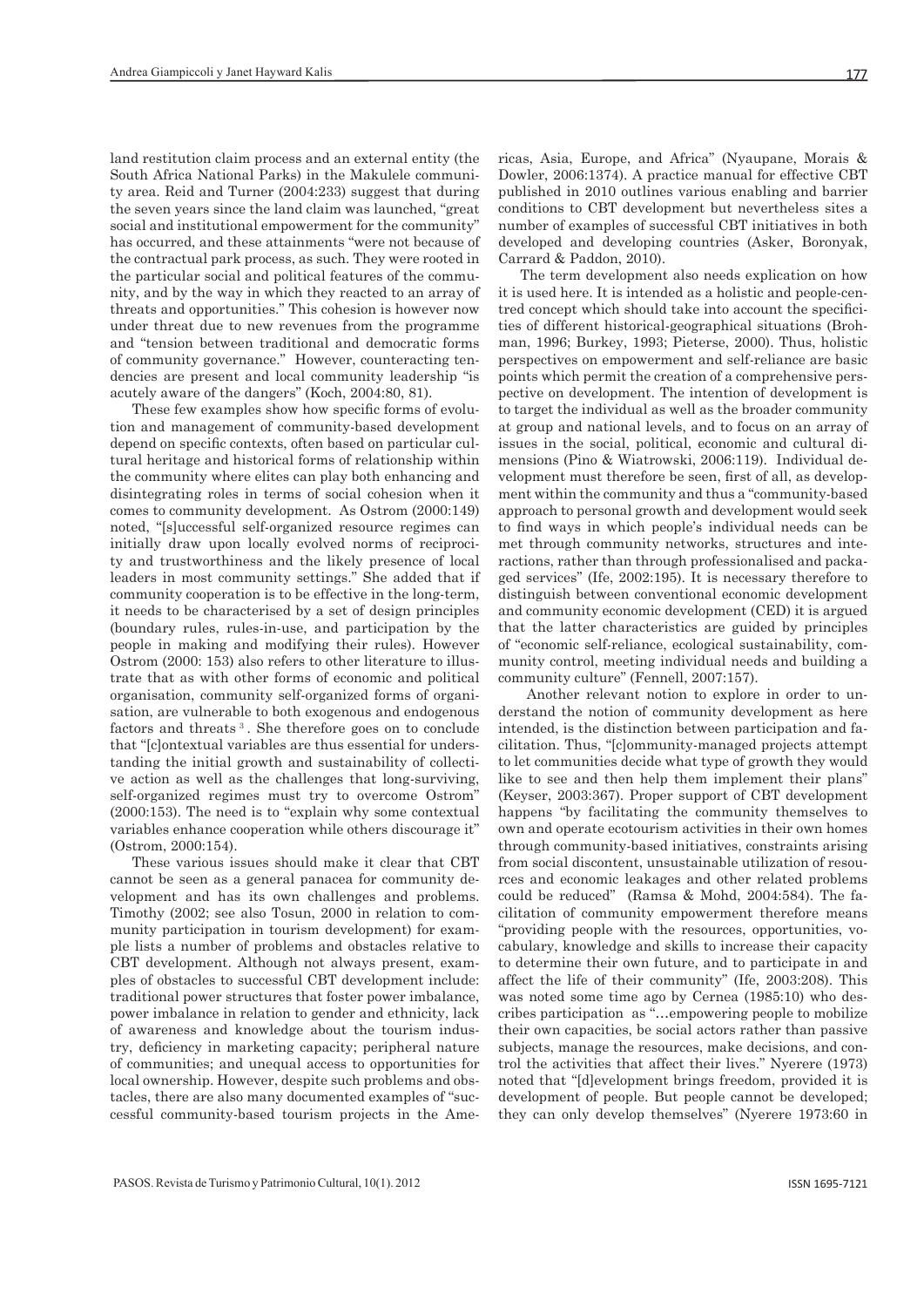Graham, 1976:70). External facilitators should contribute to long term community independence by providing the means for community self-reliance instead of continued dependence on external sources. One way in which this can be achieved is through an initial mentorship period, after which the local people involved take full responsibility (see van der Walt, 2008:17).

There is a need to re-establish CBT in its original form and to link it with community development strategies that consider local culture to be a pivot in the development process. The need is to promote the kind of tourism development that does not result in the community falling into a dependency trap through the neo-liberal reformulations of the CBT concept (see Giampiccoli, 2010). Similar conclusions have been reached in other studies in regard to community-based tourism enterprises (CBEs) and Manyara and Jones (2010:630) conclude that:

CBEs reinforce a neo-colonial model, with foreign control of tourism resources and heavy reliance on donor funding reinforcing dependency, and it advocates an urgent review of the support framework for community tourism development in Kenya in order to integrate the principles of sustainable development.

These issues are recognised when it is acknowledged that as "presented in the 1990s, CBT differs from general community development theory and process in that it does not have the transformative intent of community development and does not focus on community empowerment" (Beeton, 2006:50). Instead CBT should contribute to community independence through holistic sustainable development.

Local culture should be emphasised within community development and at grassroots level, the local cultural context must be taken into consideration and used as a starting point in community development projects. According to Ife (2002:183):

Communtiy development with indigenous communities makes sense only if it is undertaken within indigenous cultural traditions. To attempt otherwise is to participate in the further oppression of Indigenous people, and to reinforce structures and discourses of domination. The primary aim of community development, therefore, is to legitimize and strengthen indigenous culture, through an effective empowerment strategy which enables indigenous people to have genuine control over their own community and their own destiny. Indigenous people themselves must set the agenda for development and have complete control over process and structures.

In the end, "[p]eople participate in what they know best" (Anacleti, 1993:45). However, Chamber (1983) claims that the need is not to promote a full 'reversal', that is use only local expertise and knowledge, but to use a 'balanced equilibrium' of local and external knowledge without any prejudice in any direction, thus respecting local knowledge as much as external expertise which is often considered to be superior. It is essential that the local cultural context is understood as a contributor and protagonist in the alternative development process and not as a static and impeding factor. According to Escobar (1995:226), what is required is

…the defence of cultural difference, not as static but as a transformed and transformative force; and the valorisation of economic needs and opportunities in terms that are not strictly those of profit and the market.

In terms of the African context, it has been argued by Anacleti (1993:45) that local…

…knowledge will continue to be parochial, but specific to the realities of their daily lives. Most of this knowledge will continue to be transmitted through tradition from one generation to another. The tradition will continue to be guided mainly by cultural principles and values. Hence, the need is to study local culture as the starting point for dialogue about people's development and their participation in bringing it about. Practically all rural communities still cherish their culture, as manifested by their traditional knowledge, skills, values, customs, language, art forms, organisation and managements systems, and institutions these are what have enabled them to survive as communities in a physical and social environment that is sometimes very hostile. It seems obvious that research should be focused on developing this culture.

Within the context of community development, it has been asserted by Cloete (in Bhengu, 2006:61) that "*Ubuntu* and community development can be mutually supportive…starting with and particularly in communities that were traditionally socialized into its values and practices."

It is therefore necessary to understand and explore the local culture in order to investigate possible relationships with CBT. Baker (2008) has shown how local specific cultural context can help CBT and management systems to improve CBT development. It is worth quoting Baker (2008:207) who explains that:

…where the cooperative *Kudumbashree*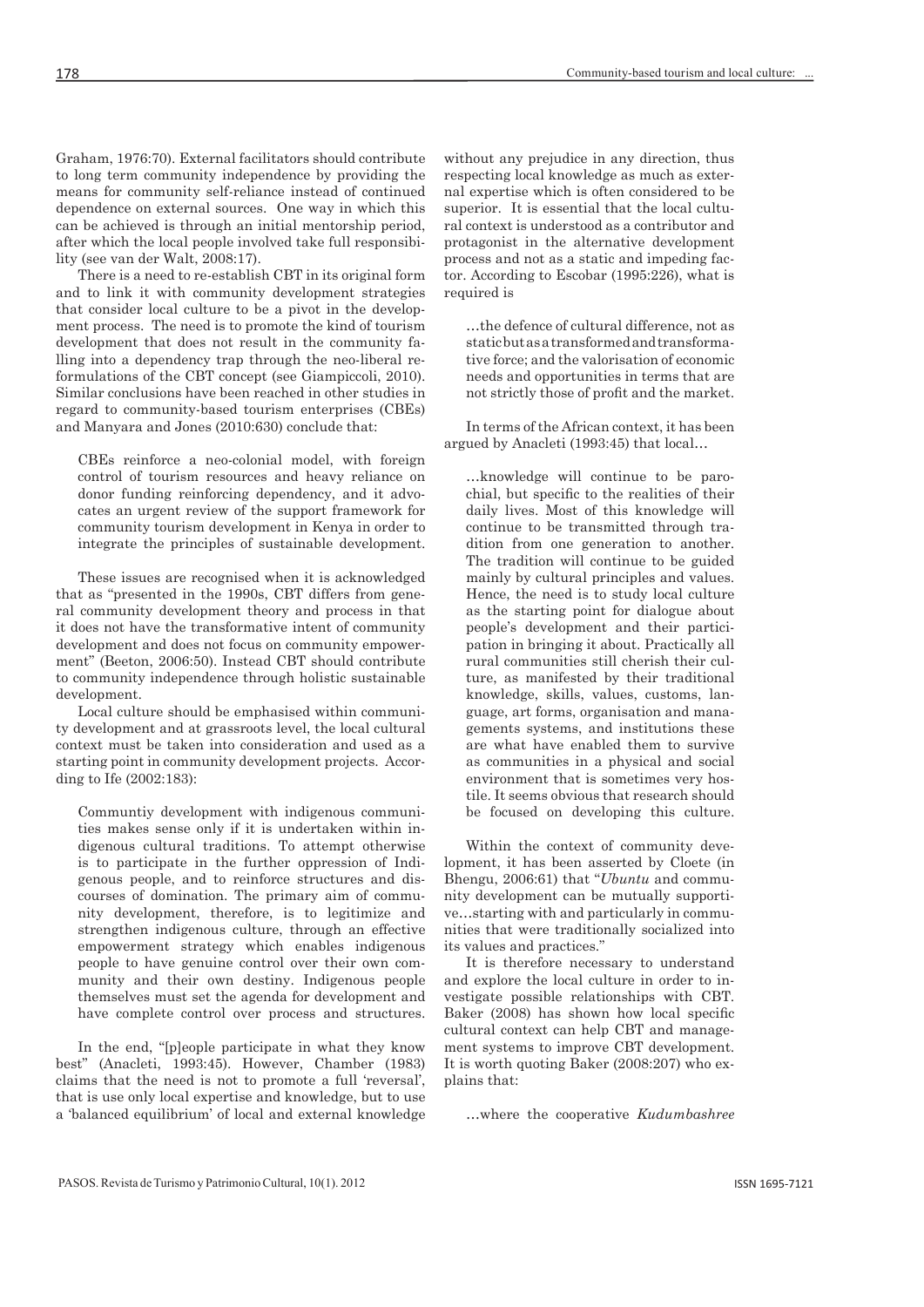scheme profits from a venture connected with tourism, there are strict rules as to how income is managed and profits shared so that, in theory at least, the problems faced by community-based tourism are minimized. Here, too, differences of opinion as to how profits should be divided are inevitable but, for the most part, the strength of Kerala's Communist culture and the acceptance that the rules of the scheme have to be adhere to, does limit such squabbles.

The link between CBT and local socio-cultural context has been also suggested in the Latin American context by Pérez, Barrera, Peláez and Lorío, (2010: 41) when they mention that

[e]s importante indicar que, en su mayoría, estas iniciativas mantienen la relación de encadenamiento entre la comunidad, la cohesión social, la cultura, el hábitat natural, la cultura productiva y los actores externos e internos de la comunidad. Su principal valor en la cadena es la organización colectiva en cuanto a la gestión, la propiedad y la diversificación del campo, así como la distribución de los beneficios. Estas iniciativas incentivan la coordinación entre los miembros de la comunidad en la distribución de las tareas de cara a la actividad turística 4 .

This leads us to realise the importance of understanding the socio-cultural context of the area as any form of community development must start from the local culture and evolve from that. It is therefore necessary to understand and explore the local culture when facilitating CBT as a form community development

#### **The case study: the AmaMpondo**

The amaMpondo (Mpondo people) inhabit Mpondoland in the coastal north Eastern Cape Province of South Africa. The area is part of the marketing re-denominated Wild Coast (Antheaume, 2009:13).

Commentators have remarked on the continuity of the amaMpondo lifestyles with the past. Hayward (n.d.) notes that despite changes in post 1994 South Africa, Mpondoland remained a discrete region and that the lifestyles of many local inhabitants had not changed significantly from those of their forebears in the 16 th and 17 th centuries. Therefore, without investigating the reasons at length, it is sufficient to mention that due to their specific history, there has been "minimal impact of colonialism on the life of the Mpondo" (Kepe, 2003 a: 6; see also Beinart, 1982). Therefore "Mpondo culture was never lost because Pondoland was the last to be annexed and was never conquered by the Colonial power, even when it was annexed in 1894" (Mcetywa, 1998:25).

 Mpondo culture is very much based on the tenets of the African concept of *Ubuntu* and this can be seen "by the logical fit between the various traditional institutions… and also the ingenious way that great care was taken to

ensure the welfare of every member of Mpondo society. *Ubuntu* was not just a state of mind: it was engineered into the very texture of social life" (Hammond-Tooke in Mcetywa, 1998:8). *Ubuntu* reflects the well-known saying, "I am because we are: I exist because the community exists" (Bhengu, 2006:38) and it can be contrasted with the homogenisation of cultures which annihilates diversity of thinking and works towards collectivism rather than individualism (Bhengu, 2006:72). Not that collectivisation necessarily denies individual aspirations in the context of *Ubuntu*, which engenders the coexistence of individual as well as communal values and requires interrelation between community and the individual in order to promote individual potential and community well-being. As Bhengu (2006:58 & 125) points out,

African traditional culture was not attuned to individualistic competition, but co-operation within community, the community interest always being put above individual interests, while at the same time individual rights were protected by community ethics.

Emphasis is … placed on such communal values as solidarity, cooperation, mutual helpfulness, interdependence, and reciprocal obligations. At the same time, however, due recognition is given to the claims of individuality – individual initiative and responsibility.

This is not to suggest that the African context is misled in its perspective of *Ubuntu*. The idea of *Ubuntu* encompasses an understanding of mutual relationships between humans themselves as well as between humans, the universe and nature. For instance in Latin America "[w]ithin the Andean worldview – in PRATEC's [Proyecto Andino de Tecnologias Campesinas $\frac{5}{3}$  exposition – the peasant world is conceived of as a living being, with no separation between people and nature, between individual and community, between society and the gods" (Escobar, 1995:169).

This interrelation between the community and individuals has been recognized in the livelihood strategies practiced by the Mpondo. For example, Kuckertz (1990:180) in his chapter about socio-economic cooperation, acknowledges the complex interrelations that exist between different homesteads:

On the one hand there are *economic* considerations concerning the maximization of achievement; on the other hand there are *social* considerations concerning the family as a set of relationships between people who share common interests and values. Although different in nature, they are clearly interrelated.

However, McAllister (2003) rightly indicates the 'confusion' implicit in the way that Kuckertz (1990) tries to keep the social and economic milieus separate from one another and "seems also to assume that the two kinds of interest (individual and common) cannot co-exist and are

179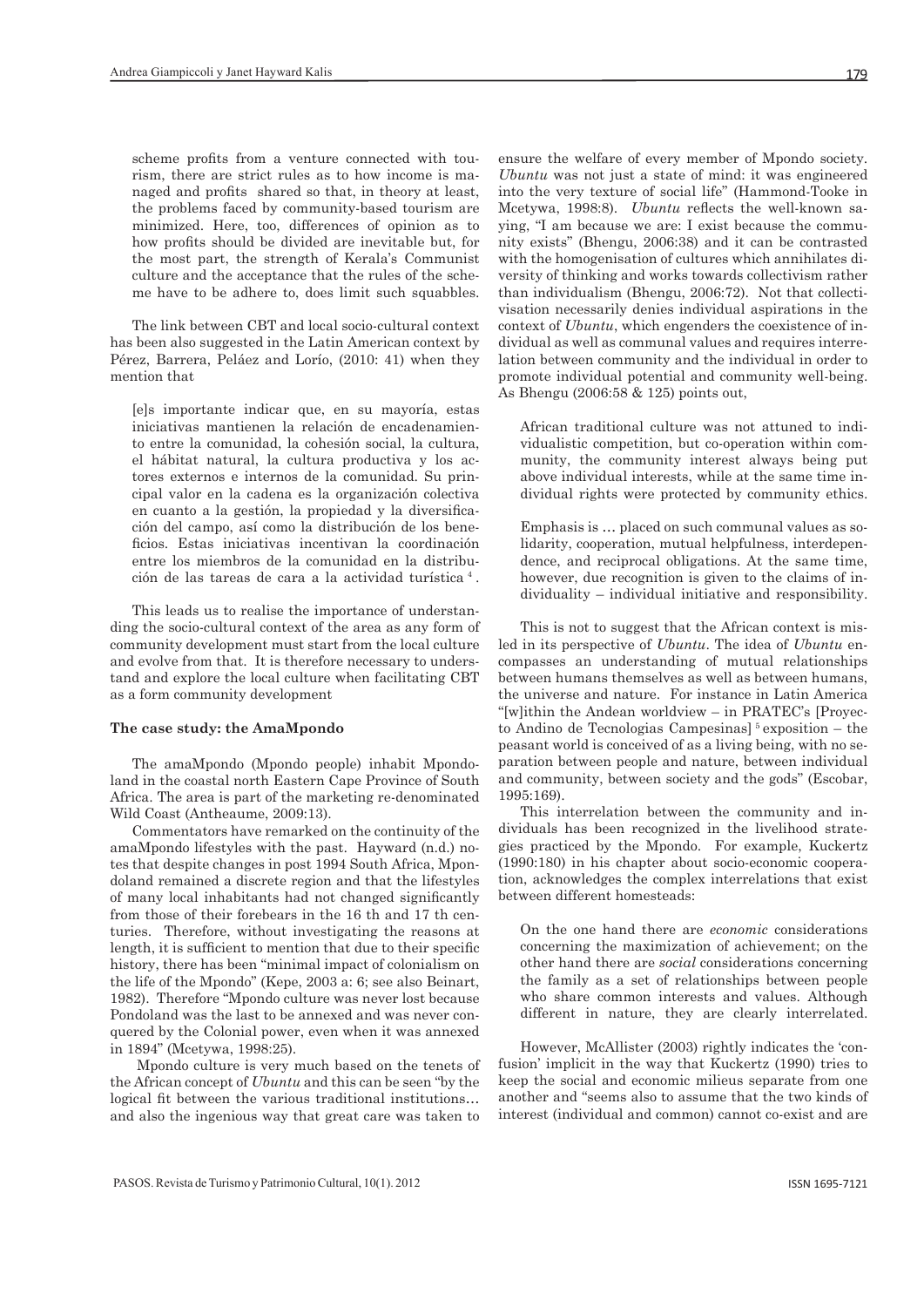mutually exclusive" (McAllister, 2003:14). As previously indicated when discussing the concept of *Ubuntu*, there is coexistence of the individual and the community. Thus, as McAllister (2003: 14) points out, "[if] each homestead depends on the support of others it is in the common interest for all homesteads to survive and grow. Only by trying to keep the social and the strictly "economic" separate can this be ignored" (McAllister, 2003:14).

Such issues are practically visible in relation to land for example, which is a fundamental asset for poor people's livelihoods and the community as a whole. Rights of utilization "indicate the independence of each homestead, whereas the actual cultivation – requiring, as it usually does, the co-operation of several homesteads – indicates the interdependence of these homesteads and their economic integration into the wider society" (Kuckertz (1990:186). The collaborative approach in Mpondoland was noted by Hunter (1979:73) in relation to the *amalima* (work-parties). Past and recent researches in Mpondoland remain within the same perspective, emphasizing the persistence and retention of the Mpondo of historical livelihood strategies. Thus Hajdu (2009:151) echoes the previous authors by noting that

…*amalima* agricultural workgroups are important for village co-operation and social networking. Natural resource use is thus socio-culturally embedded in rural lifestyles, even if it is not always an important factor when considering total household incomes.

According to Mcetywa (1998:72-75), historically the AmaMpondo had a number of systems to help each other, such as money-games (*Ibhundela*), work parties (*Isitshongo* and *Ilima*), resource rights (*Ukuphekisa*) and property sharing through property lending (*Ukusisa*). All these systems can be seen as a ways of helping each other and redistributing wealth amongst the people. Such cooperative mechanisms are still present today. McAllister (2003), for example argues that as part of collective identity, established norms continue, asserting that "a homestead mode of production characterized by a reliance on co-operative labour and a norm of reciprocity remains in evidence in Shixini and other parts of Transkei<sup>6</sup>" (McAllister, 2003:17).

"Historically, land, trees, grazing resources and numerous other natural resources have been an important part of Mpondo peoples' livelihoods" (Kepe, 2003 a:8). Increased livelihood strategies are important in rural Mpondoland and different studies have emphasized the varieties of livelihood strategies existent among the rural poor of Mpondoland (see Kepe, 2003 b:152; Simukonda & Kraai, 2009:54; Kepe & Wande, 2009:104). However, Hajdu (2009) studying two Mpondo Villages, points out that while a variety of traditional livelihood strategies still exist, various opportunities for local jobs are becoming more significant as specific local livelihood strategies. This issue has also been raised by Beinart (2009:164), who states that: "[w]e know from a number of surveys that livelihoods in the rural areas of the former Transkei are increasingly generated through access to wages, government

grants, and informal local employment and enterprise." Although it has changed its specification and role, agriculture is still relevant today but households (especially poor households) focus on small vegetable gardens rather than large fields. These are basic safety nets because increased diversification of livelihoods has resulted in a higher dependence on money (Jacobson, 2009). The same author concludes that the main reason why development programmes have been disappointing "has been the failure to see local people as equal partners, to understand and integrate local knowledge and practices with development initiatives" and to understand other specific contexts such as the relevance of land redistribution when it comes to farming as a part-time activity (Jacobson, 2009:221).

 It has therefore been suggested that in order "to produce superior outcomes of reducing poverty and sustaining the livelihoods of the people along the Wild Coast, there should be visible and clear strategies to promote a diversity of

livelihoods for the people" (Simukonda & Kraai, 2009:54). In line with the proposals put forward in this paper, the same authors have emphasized the argument that it is necessary to involve local people and that "[a] critical component of this participation is the recognition of the indigenous knowledge that people have in promoting their own livelihoods" (Simukonda & Kraai, 2009:54). Hayward (n.d.) writing on the Mpondo reality suggests a very similar concept as that quoted above by Escobar (1995:226). In fact according to Hayward (n.d.) the continuing determination of part of Mpondo people to use historical systems of livelihood "does not mean that modern ideas and innovations are rejected; instead they are incorporated and employed alongside traditional methods." The local context must not therefore be confused with narrowness and rejection of new systems, but should be seen as part of an open approach of insertion, and possible re-reading or transformation within the historical local development context. For example, Beinart (2009:168) has noted that the use of livestock has changed in that the multipurpose utility of cattle has decreased when compared with the past and Kepe (2003 a:6) has asserted that although "Mpondos adopted many agricultural innovations, ensur[ing] that the kingdom's economy remained vibrant, [and] were not totally opposed to the opportunities that came with colonization, they were always deeply concerned about the threats that commoditization through trade, and government intervention, would have on their patterns of land occupation." Thus, any inclusion of new opportunities must keep in mind historical patterns of local culture.

The tendency for traditional practices to change over time is pointed out by McAllister (1997) when discussing the differences between beer-drinks which are community affairs as against ancestor rituals which are oriented around the family. He suggests that due to 'changing conditions in the Transkei' over the past century, beer drinks have evolved to become the 'predominant ritual form.' Specifically, changes in the social organisation of produc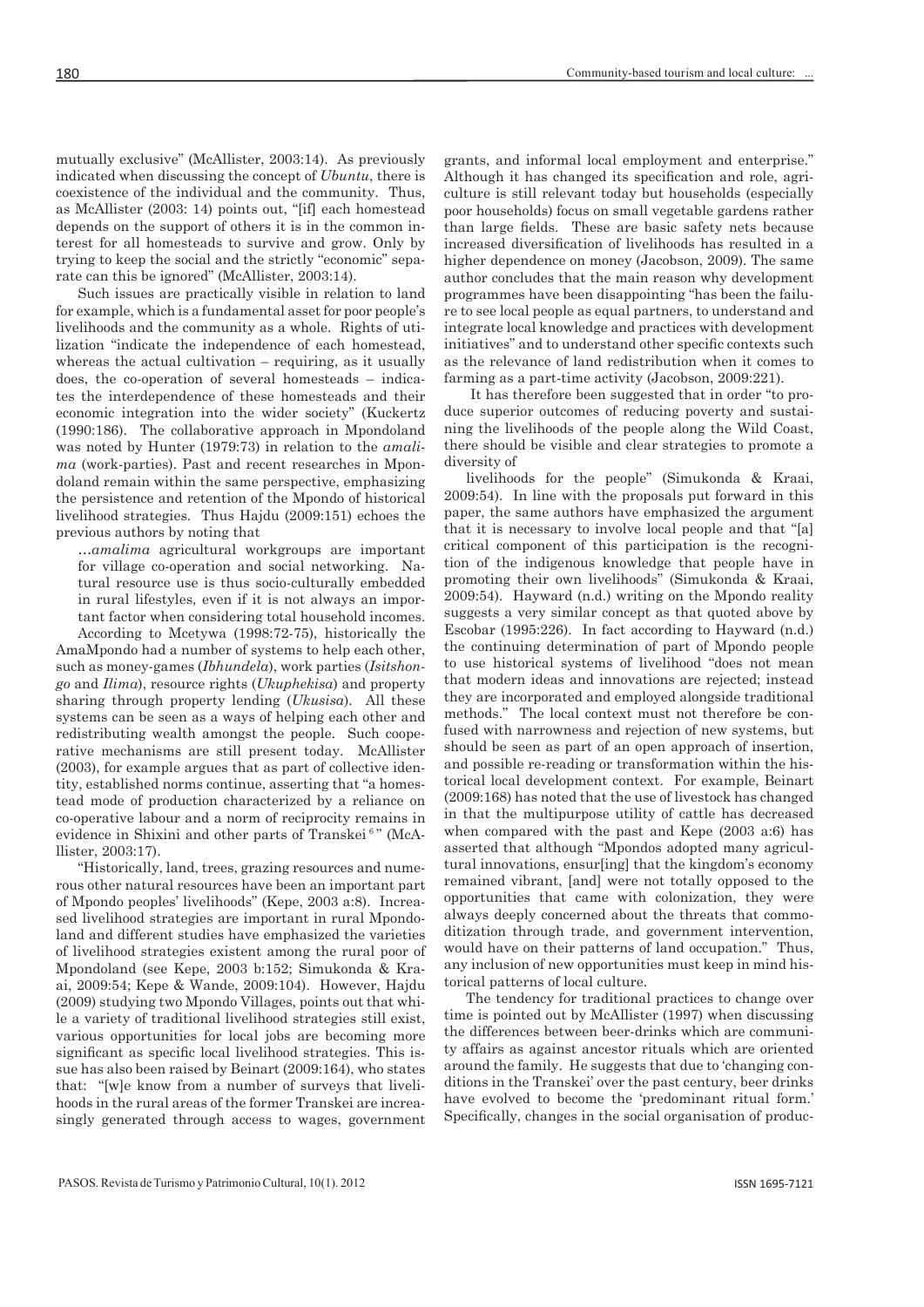tion such as labour migration, and correspondingly, in the size and composition of households, have led to the replacement of kinship as the 'major organising principle' by 'neighbourhood and a sense of community'. Increases in beer drinking "coincided with, reflected and provided normative or ideological support for the changing nature of rural production," and since ancestor rituals were not community affairs, many were replaced by beer drinks. It was not so much that neighbourliness arose as a new social principle, but rather that "it became more important as the kinship system weakened" (McAllister, 1997:306).

In the same way that changing circumstances have altered economic and ritual practice, the passage of time has also brought differences to Xhosa notions of hospitality. Historically the Mpondo were well documented as being very hospitable. This was evident as early as 1689 when they hosted travellers in the area, often survivors of shipwrecks.

Neither need one be under any apprehension about meat and drink, as they [the Mpondo] have in every village or krall a house of entertainment for travellers, where these are not only lodged but fed also… (Bird, 1888: 46).

Hospitality and courtesy was not reserved for important people as even slaves "and castaways of little or no means were able to travel vast distances along the coast, largely due to the hospitality of the local people" (Crampton, 2008:134). According to Hunter (1979:372), in Mpondo culture "[h]ospitality to travellers is obligatory even to persons of other clans and tribes." Originally Mpondo saw payment for food from other households as strange 'white' behaviour. The Mpondo were said to have observed that a "white man must carry food, or money to buy food, when he is travelling. We travel seven days without food or money, and never fear hunger. You Europeans eat alone: you will not eat with others. We eat two or three together out of one dish" (Hunter, 1979:373). The Mpondo, when staying as a visitor in other people's house, do not pay, but if staying for longer than one day, will help in the household works, thus contributing to the Xhosa maxim that "much work as possible is done in company" (Hunter, 1979: 356).

According to Hunter (1979:373), the traditional tendency not to pay for food as a traveller began to change when migrant mine workers increasingly travelled to and from the urban centres, with the result that she reported that the "sale of food to travellers is beginning to be usual." With tourism also, the Mpondo can be seen to have adjusted their culture to different circumstances and opportunities brought by changing life conditions. In the same way as the externally induced migrant system of miners facilitated by the Apartheid government altered local conceptions about hospitality, local culture can evolve in relation to tourism and integrate a new livelihood strategy in order to improve the quality of people's lives. As Briedenhann and Wickens (2004:198) have argued,

[c]harging for hospitality is an anathema in the African

culture of '*ubuntu*'. A respondent identified 'the gradual move by rural African people to the legitimacy of charging for accommodation and food, things that historically should be freely given' as a major breakthrough. Local people have accepted the concept of tourism and want visitors because they aspire to generating economic activity and building pride in their product.

Today this change in attitude can also be explained by the fact that it has been "estimated that 72.2% of the population of O.R. Tambo live in poverty" (O. R. Tambo IDP, 2010:16) and it is therefore not surprising that local people charge visitors so as to make extra income. Evidence from Latin America also refers to the integrative character of community based tourism, as (Pérez, Barrera, Peláez & Lorío, 2010:41) noted: "en función de la obtención de un ingreso adicional a lo generado por la actividad productiva local<sup> $7$ </sup>". They suggest that it is in the context of improving and diversifying livelihood strategies that CBT can provide a 'new' sector to contribute, in addition to other livelihood strategies, to improved living conditions of the poor. CBT cannot be seen as a component of the main economic sector, at least not in the short term and not for the majority of the people. The previously cited authors from Latin America also see CBT as a diversification mechanism within the general livelihood strategy when they state that "[s]u principal valor en la cadena es la organización colectiva en cuanto a la gestión, la propiedad y la diversificación del campo, así como la distribución de los beneficios<sup>8"</sup> as (Pérez, Barrera, Peláez & Lorío, 2010:41). The use of CBT as a livelihood diversification strategy in poor communities has already been noted. For instance Nelson (2003:10) argues in relation to his Tanzanian case study that "CBT is an essential tool in diversifying rural economies in northern Tanzania, particularly in semi-arid rangelands where land uses and livelihood opportunities are limited."

 The extent to which external influences manipulate and distort the local historical flowing of community development is also dependant on how community development programmes, such as the ones with a focus on tourism, are planned and carried out. According to Hammond-Tooke (in Mcetywa, 1998:8), the challenge for the Mpondo in the future "will be to ensure that this humane mind-set is carried through into the very different society in which the Mpondo (and other black South Africans) now find themselves." This, in itself, often gives rise to difficulties. External influence of Christianity and agricultural betterment schemes of the 1960s and 1970s, for example, have tended to work against the maintenance of co-operative community works by favouring the decline of traditional forms of community co-operation such as the *amalima* (McAllister, 2003:16).

 A number of conditions need to be in place for CBT enterprises to succeed. In a study on farmer cooperatives in South African poor communities, van der Walt (2008) mentions the necessary stages for success in a cooperative and it is here suggested that these can also be con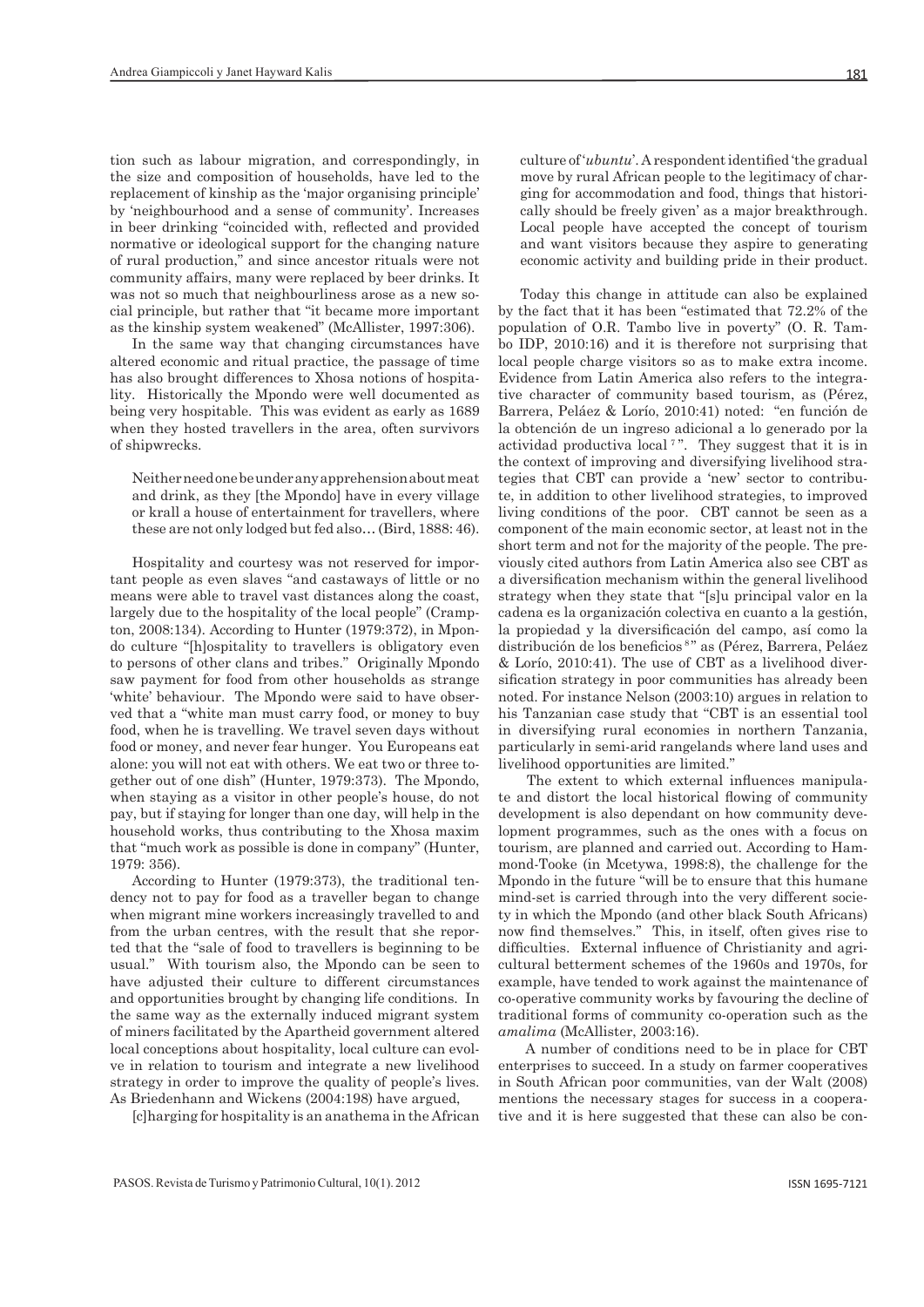sidered appropriate for CBT and community-based projects in general, which should include the establishment of a communal legal entity. According to van der Walt (2008:13-14-17) the needs are: effective management, initiative of local members, support and commitment of members, cooperative education, and government support. The stages he suggests are: an informative and establishing workshop about the cooperative, followed by training and a mentorship period until local members are in a position to take full responsibility. Interestingly the same author (van der Walt, 2008:5) also recognised the value of the concept of *Ubuntu*, arguing that "[a]n aspect that supports the principles of collective entrepreneurship is the value system from which African people have evolved, which implies that a person is a person through other people".

An important aspect favouring the success of CBT is community leadership. Although hindered by many barriers, community leaders are an important element of any community, vital to successful community development, and key actors in facilitating tourism development in any specific destination (Aref & Redzuan, 2008:173). It has been acknowledged that "[c]ommunity leadership also is important for collaborative community based tourism development [and] community leaders are especially important in building community capacity for tourism development" (Aref & Redzuan, 2008:173). Leadership within the community can be also associated with inappropriate use of power by 'big' people such as headmen and chiefs. However it has also been noted by Kuckertz (1990:117) that "[n]o one, not even the chief, can make any profit by speculating in land". The situation was historically an ambivalent one, and it remains so. One major reason for traditional attachment to communal land is the importance of access to communal resources which for poor people are often a means of survival in times of need. An extract from Beinart's (1982) book, *The Political Economy of Pondoland 1860-1930*, clarifies the Mpondoland situation. The use of communal ownership of land has been important for the majority of people living in Mondoland, even if chief's control influenced certain aspects of land distribution and usage. As Beinart (1982:18-22) indicates:

Access to both arable land and pasturage was implied by the tributary relationship; though chiefs and their immediate supporters might secure the best sites and arbitrate in disputes, there is no evidence to suggest that commoners could be excluded from land. Chiefs did, however, exercise more direct control over communal resources such as the major forests…. The ethic of community should not disguise the fact that these could be unequal; homesteads with insufficient resources would be dependent on generosity in time of shortage.

The people in Mpondoland and the specific history of the place have both been influential in maintaining communal land as a characteristic of Mpondoland, with

only few areas having been alienated. Moreover, despite the control of chief's over communal land, the population could always access what land was necessary and as Beinart (1982:44-95) points out, "[e]xcept for small areas around the magistrate centres, the land in Pondoland remained under communal tenure… The triumph of segregationist land policy in the Union [of South Africa] as a whole had the effect of maintaining the status quo: Pondoland remained reserved for African occupation under communal land." The power of the chief was supported by the majority of people, with only a small minority wishing to fence the land for commercial farming. Once again Beinart (1982: 126) elucidates:

It would be misleading to suggest that communal tenure in Pondoland was defended by the chief alone. A small minority of wealthier, progressive cultivators who wished to fence land, grow winter crops and cash crops, and extend their arable land, found the implication of communal land inhibiting. But for the bulk of the population, communal tenure was their ultimate guarantee to access to both arable plots and grazing.… The allocation of land through chiefs and headmen, rather than by the state, enabled the mass of the people to exercise some control over land through the political process surrounding local decision-making.

Thus, despite the chieftaincy's control of communal land, the mass of people continued to support its existence as a strategy to have available natural resource to survive. Recent research in coastal Mpondoland has shown that out of 33 people interviewed 81.8% opposed the privatization of communal natural resources against remaining 18.2 that were not opposed to the privatization process (Giampiccoli, 2010:155).

The leadership issue in Mpondoland must be understood within the context of traditional amaMpondo resistance to external and internal oppression. As Kepe (2003 a:8, in Beinart, 1982) put it: "The three instances where ordinary villagers challenged their traditional leaders, after accusing them of selling their land and people to outsiders, including during the Pondo Revolts, are an indication that defence and resistance for the sake of livelihoods has little regard for tradition and hierarchy." Hunter (1979:393-4) indicates that "[a] stingy or cruel chief was liable to find his following dwindling, and his men attaching themselves to a chief outside this territory, or to a rival relative within his territory" and that this had occurred frequently in Mpondo history. Thus although the powers of a chief were 'wide', they were at the same time "limited by law and custom, the powers of his councillors, and the necessity of keeping on good terms with his people" (Hunter, 1979:393). As was suggested above, unequal power relations at the local level can be better understood by the people involved, and to some extent, controlled and redefined. For instance, earlier this year (2010), a group of seven villages, using a strategy which mostly followed customary procedures, were able to rule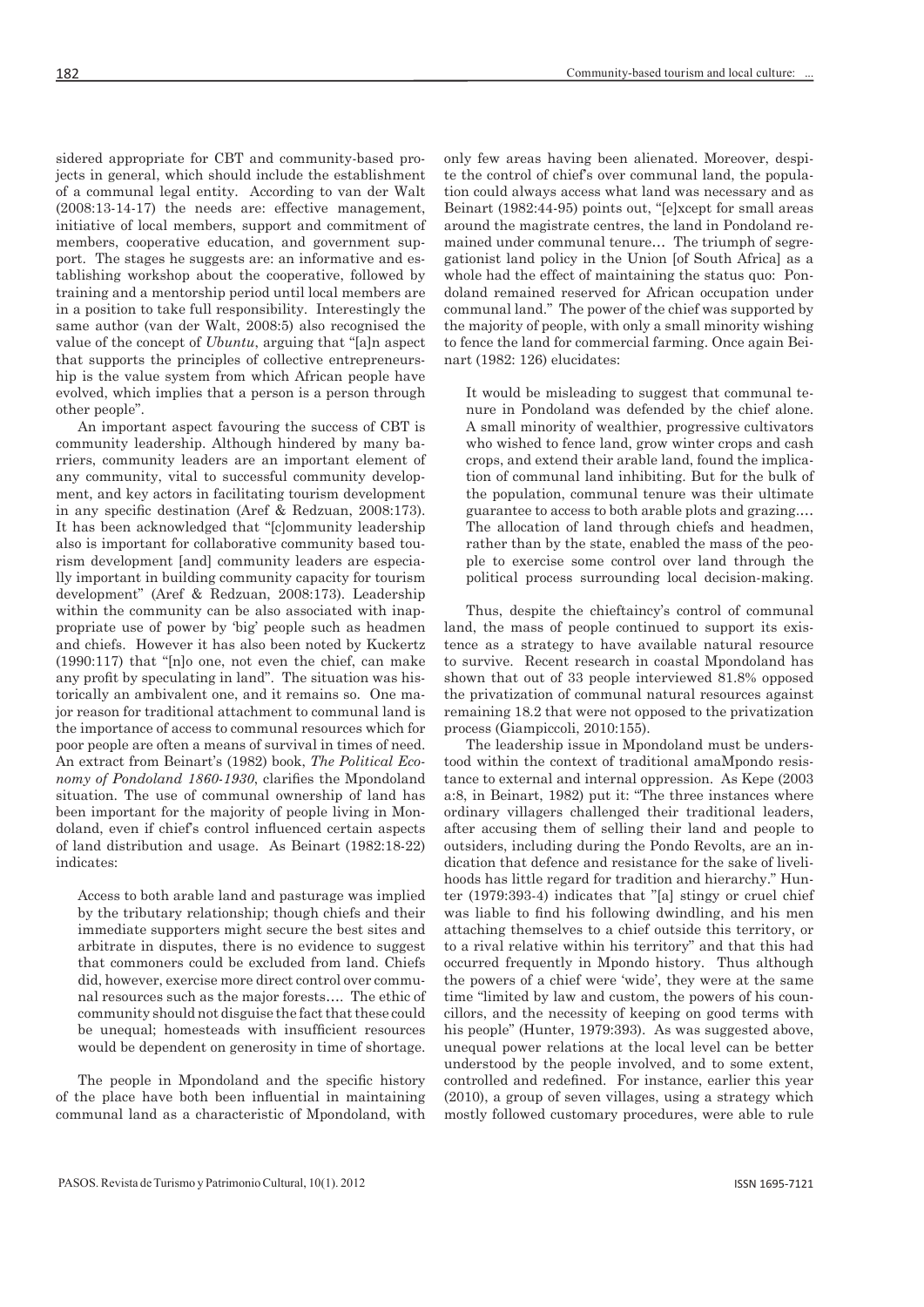out their local Chief and have begun procedures to select a new one (Personal communication, 2010).

 This reflects the fact that where unequal power relations exist within a community, the matter is of concern, but it is here suggested that the relationship with external influences and power structures may be of even greater concern than the ones at community level which are limited, softened or absorbed by the characteristics of community previously mentioned. In the case of the latter, local people can better understand and interpret the situation in order to be able to produce their own countermeasures. On the other hand, it is much more difficult to oppose development project management that resides in a distant city and is run by people coming from different cultural backgrounds who are possibly working for international organisations that follow specific laws and approaches.

It is evident that some forms of management and organisation are excluded and not allowed to prosper. As Escobar (1995) points out, when it comes to alternative development principles, each socio-cultural context should be allowed to decide on its own form of management and organization. This is especially true at community level (with limited geographical impact), where communities should not be pushed to adopt external systems which could result in a lack of clarity or in the project not functioning as desired by external project implementers. On the contrary, a local system of organization should be utilised in order to better facilitate community development. Only in this way will poor local communities with weak skills bases and limited material resources be able to be part of the development process. A community evolves through understanding the process of development and not through the insertion of foreign development models that are unclear and do not fit within the local context. Of course, at the same time, local cultural differences must be understood "not as a static but as a transformed and transformative force" (Escobar, 1995:226).

 For example, (Giampiccoli, 2010) has discussed the case of an international cooperation project which proposed the implementation of CBT, with the original intentions of facilitating village-based home stays and a community-owned and managed lodge trail system. However, the trail system was not successfully developed as originally planned, the village-based home stay was left along the way to die out and the community lodges were ultimately given out to a multinational private company in partnership with the community, instead of remaining under full community control and management. Despite the failure of the project, some local people, using skills acquired during initial facilitation of the same project, were able to go ahead alone, especially the community most exposed to the tourism sector (Giampiccoli, 2010). A number of people in this village had been part of the project and were able and committed. When they realised that the project had essentially come to an end / failed, they re-organised themselves in a more modest way and using their own capacities and resources, they are partnering with private companies that provide tourist accommodation in the nearby town who are delivering tourists to the village for horse trails and meals (Giampiccoli, 2010).

#### **Conclusion**

This paper suggests that CBT is not a panacea and cannot be seen as the only solution, but it should be included in the framework of strategies to promote rural development. As already noted, if CBT is properly managed it "can provide a range of development benefits to communities, especially in poor and disadvantaged areas. Tourism is often well situated in remote areas populated by people from poor or disadvantaged backgrounds who share distinctive cultures and attractive natural settings" and CBT can enhance their livelihood strategies (Hainsworth, 2009:113). This paper further proposes that specific cultural contexts should be valued as a pivot around which CBT and other development strategies can be established. External actors should provide a facilitative platform to allow community people to take independent actions and control of their own development. CBT can serve to promote individual and community development as in the same way as the *Ubuntu* concept has traditionally acknowledged the relationship and interplay between the individual and his or her community. In their study of community-based rural tourism in Nicaragua and Guatemala, Pérez, Barrera, Peláez and Lorío, (2010:67) reached the following conclusion:

[a] pesar de sus limitaciones actuales, las iniciativas de TRC sistematizadas son casos que ilustran la contribución de esta alternativa económica a la reducción de la pobreza. Al nivel individual, esta contribución se refleja en el ingreso, en la mejora de la vivienda y en el acceso a servicios básicos. A nivel colectivo, ella se refleja en la inversión en educación formal e informal, en inversión física en salud y en medidas de protección del medioambiente9 .

CBT must be understood as an integrative livelihood strategy. It should be included in the contemporary pattern of livelihood diversification as a possible new and extra element to help poor families. It cannot be understood, at least in the short or medium term, as a main livelihood approach in poor Mpondoland households or poor and/or marginalized rural communities in general. It should be understood that CBT has its own characteristics, which, if properly facilitated, can be of incremental help in the livelihoods of poor people. This is because "[c] urrent and future livelihoods and development strategies on the Wild Coast can never be disaggregated into independent sectors. The joint dependence on nature conservation, ecotourism, agriculture, wild resource extraction, forestry and other activities will continue" (Kepe & Cousin, 2000:23).

At the same time, it must be remembered that the local cultural context cannot be the fundamental element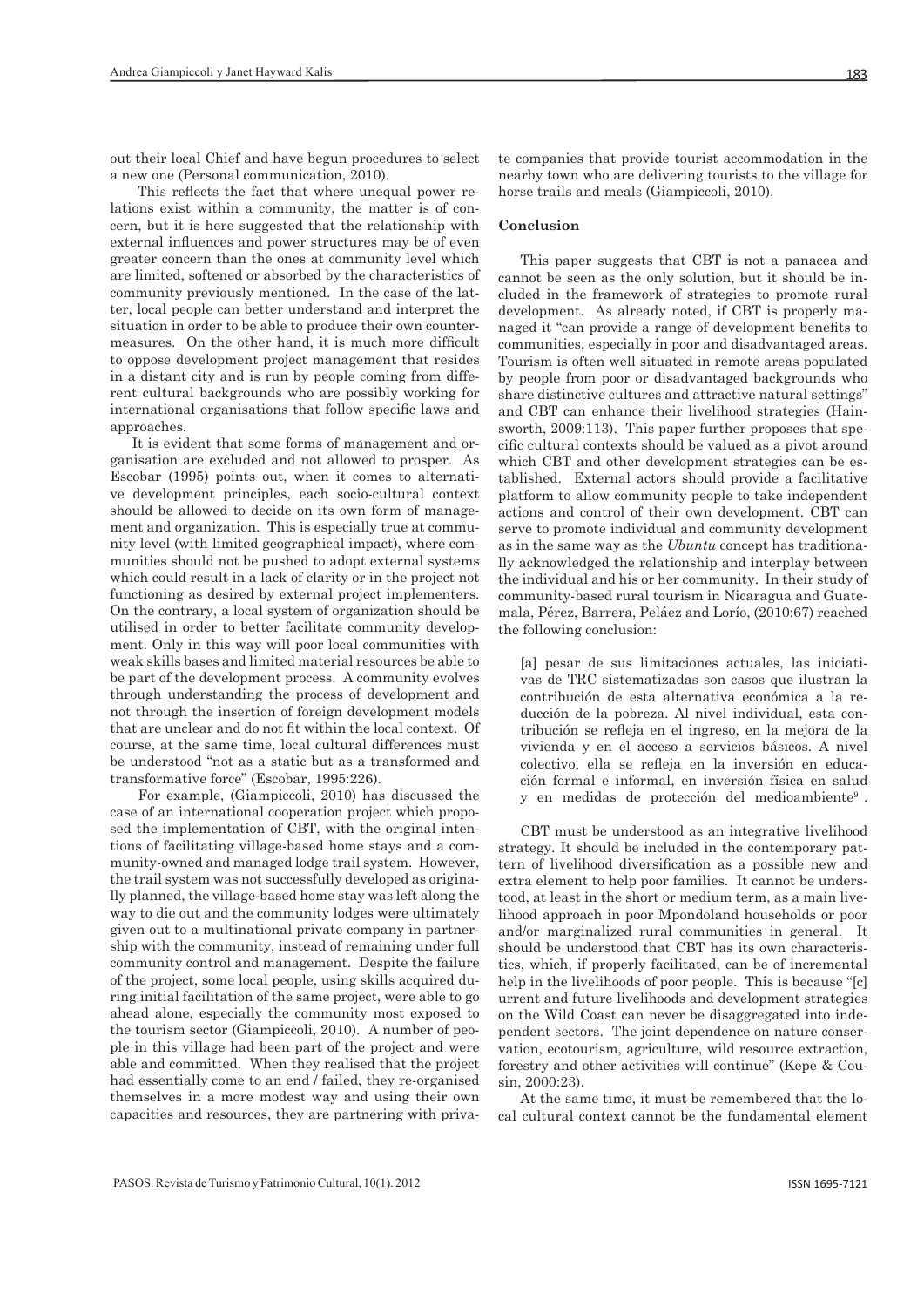for sustaining CBT development, but must be understood as a condition that - together with other elements - contributes to CBT development through its specific cultural features. Therefore specific cultural contexts do not automatically imply positive CBT development and still less, the automatic desire of CBT development by a particular community. Specific cultural contexts with characteristics amenable to the concept of CBT can, along with other elements, contribute to a better understanding and positive outcome of CBT development.

It is of fundamental importance that CBT should not be externally controlled in its development but simply be facilitated by outsiders to provide necessary resources such as education (good education) and infrastructures before being handed over to communities. In Mpondoland, "[t]he endemic poverty and related unemployment along the Wild Coast is linked with a lack of access to clean water, sanitation, health care and schools. Levels of infrastructure development are well behind national averages and are poorest in the densely populated rural areas of the Wild Coast" (Simukonda & Kraai, 2009:36). Facilitators should provide these lacking infrastructures and, thereafter, they should "[l]et the locals decide on their own about their future" (Antheaume, 2009:14) whether this includes tourism or not. As Simukonda and Kraai (2009:54) clearly put it in their study of Pondoland,

[a] critical component of this participation is the recognition of the indigenous knowledge that people have in promoting their own livelihoods. Marginalisation of such knowledge undermines people's ability to direct their own development and enjoying their own space and freedom of expression. 10

#### **References**

Anacleti, O.

- 1993 "Research into Local Culture: Implications for Participatory Development". *Development in Practice*, 3(1): 44-47.
- Antheaume, B.
- 2009 "Foreword". In Guyot S. and Dellier J. (Eds.), *Rethinking the Wild Coast, South Africa Eco-frontiers vs livelihoods in Pondoland* (pp. 11-14). Saarbrücken: VDM Verlag Dr. Müller Aktiengesellschaft & Co. KG.

Asker, S., Boronyak, L., Carrard, N. and Paddon M.

- 2010 Effective community based tourism: a best practice manual. APEC Tourism Working Group. Griffth University: Sustainable Tourism Cooperative Research Centre
- Baker, K.
- 2008 "Kerala's Strategy for Tourism Growth: a Southern Approach to Development and Poverty Alleviation". In Burns P. and Novelli M. (eds.), *Tourism Development: Growths, Myths, and Inequalities* (pp.192-216). Wallingford: CAB International.

Beeton, S.

gwood: Landlinks Press.

Beinart, W.

2009 "Transhumance and Ticks in Pondoland: a Crisis in Livestock Management on the "Wild Coast"". In Guyot S. and Dellier J. (Eds.), *Rethinking the Wild Coast, South Africa Eco-frontiers vs livelihoods in Pondoland* (pp. 163-190). Saarbrücken: VDM Verlag Dr. Müller Aktiengesellschaft & Co. KG. Beinart, W.

- 1982 *The political economy of Pondoland 1860-1930*. Cambridge: Cambridge University Press.
- Bird, J. B.
- 1888 *The annals of Natal* (2 volumes). Pietermaritzburg: P. Davis & sons.
- Bharucha Z. and Pretty J.
- 2010 "The roles and values of wild foods in agricultural systems". *Philosophical Transaction of the Royal Societ*, 365: 2913–2926.

Bhengu, M. J.

2006 *Ubuntu: the global philosophy for humankind.* Cape Town: Lotsha Publications.

Binns T. and Nel E.

1999 "Beyond the development impasse: the role of local economic development and community self-reliance in rural South Africa". *The Journal of Modern African Studies*, 37(3): 389-408.

Boggs, L.

2004 Community-based natural resource management in the Okavango Delta. In Fabricius C. (Ed.), *Rights, resources and rural development. Community-based natural resource management in Southern Africa* (pp.147-159). London: Earthscan.

Boonzaaier C. C. and Philip L.

- 2007 "Community-based tourism and its potential to improve living conditions among the Hananwa of Blouberg (Limpopo Province), with particular reference to catering services during winter". J*ournal of Family Ecology and Consumer Sciences*, 35: 26-38.
- Brennan, M. A.
- 2009 The Importance of Incorporating Local Culture into Community Development. Family Youth and Community Sciences Department, Florida Cooperative Extension Service, Institute of Food and Agricultural Sciences, University of Florida. Original publication date October 2005. Reviewed: January 2009. Document number is FCS9232. [Web] Available from: http://edis. ifas.ufl.edu/pdffiles/FY/FY77300.pdf (Accessed 1November 2010).
- Briedenhann, J. and Wickens, E.
- 2003 "Rural Tourism Meeting the Challenges of the New South Africa". *International Journal of Tourism Research*, 6: 189-203.

Brohman, J.

1996 "New directions in tourism for Third World development". *Annals of Tourism Research*, 23(1):48-70.

Burkey, S.

1993 *People First: A Guide to Self-Reliant participatory rural development*. London: Zed Book.

<sup>2006</sup> *Community development through tourism*. Collin-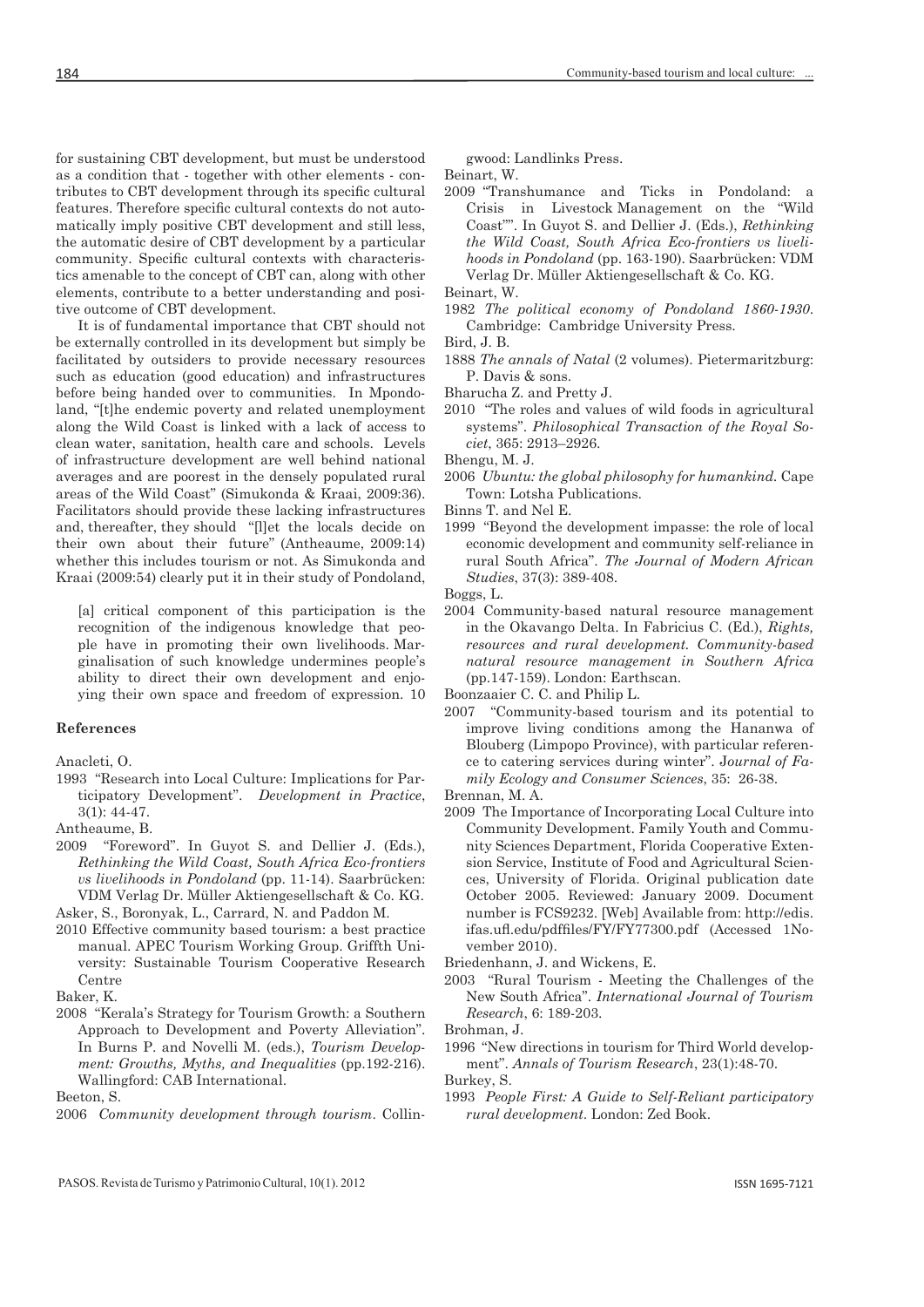Cernea, M.

1985 *Putting people first: sociological variables in rural development*. Oxford: Oxford University Press.

Chambers, R.

1983 *Rural Development: Putting the Last First*. Harlow: Longman.

Cornelissen, S.

2005 *The global tourism system: governance, development, and lessons from South Africa*. Aldershot: Ashgate.

Crampton, H.

- 2004 *The sunburnt queen*. Johannesburg: Jacana Media. Dellier, J. and S. Guyot
- 2009 "The Fight for Land Rights Versus Outsider's 'Appetites': Wild Coast EcoFrontier Dynamics". In Guyot S. and Dellier J. (Eds.), *Rethinking the Wild Coast, South Africa Eco-frontiers vs livelihoods in Pondoland* (pp. 59-100). Saarbrücken: VDM Verlag Dr. Müller Aktiengesellschaft & Co. KG.

Equations,

2008 "Community-based rural tourism in developing countries. Some insights & lessons from the Endougenous Tourism project in India. In Making a difference. Dossier on community engagement on nature based tourism in India, Equations, 2009, (pp.62-68). Equations, Bagalore. [Web] Available from: http://www.aslfoundation.org/documents/Making\_a\_difference\_000. pdf (Accessed 1 November 2010).

Escobar, A.

1995 *Encountering Development: The making and unmaking of the Third World*. Princeton: Princeton University Press.

Fennell, D. A.

2007 *Ecotourism*. London: Routledge.

Flacke-Neurdorfer, C.

2008 "Actors or victims? Actor oriented perspectives on new form of tourism. In Burns P. and Novelli M. (eds.), *Tourism Development: Growths, Myths, and Inequalities* (pp. 239-258). Wallingford: CAB International. Giampiccoli, A.

2007 "Hegemony, globalization and tourism policies in developing countries". In Burns P. and Novelli M. (eds.), *Tourism and politics. Global framework and local realities* (pp.175-191). Oxford: Pergamon.

Giampiccoli, A.

2010 Globalisation, Development and Community-based Tourism in Developing Countries: A Case Study of Pondoland, Eastern Cape. Unpublished PhD thesis, Geography Department, University of KwaZulu-Natal, Durban.

Giampiccoli, A. and Nauright, J.

2010 "Problems and Prospects for Community-based Tourism in the New South Africa: The 2010 FIFA World Cup and Beyond". *African Historical Review* 42(1): 42-62.

Graham, J. D.

1976 "Julius Nyerere: A Contemporary Philosopher-Statesman". *Africa Today,* 23(4): 67-73.

Hainsworth, D.

2009 "Community Tourism and Broad-based Local Development: The Case of Doi Village, Thua Then province, Vietnam". In *Tourism and community development. Asian practices*. Madrid: World Toruism Organization. Hajdu, F.

2009 "Questioning Homogenous Degradation Narratives in Transkei: Livelihoods and Natural Resource Use in two Pondoland Villages". In Guyot S. and Dellier J. (Eds.), *Rethinking the Wild Coast, South Africa Eco-frontiers vs livelihoods in Pondoland* (pp. 129-162). Saarbrücken: VDM Verlag Dr. Müller Aktiengesellschaft & Co. KG.

Hayward, J.

(n.d) History of Pondoland. [Web] Available from: http:// www.portstjohns.org.za/history-pondoland.html (Accessed 2 December 2009).

Honey, M.

2008 *Ecotourism and Sustainable Development Who Owns Paradise?* Washington D.C.: Island Press.

Ife, J.

2002 *Community Development: Community-based alternative in the age of Globalisation*. Sydney: Pearson Education.

Jacobson, K. between Smallholder Realities and Agricultural Development Interventions: from 'Betterment' to the Massive Food Production Programme". In Guyot S. and Dellier J. (Eds.), *Rethinking the Wild Coast, South Africa Eco-frontiers vs livelihoods in Pondoland* (pp. 191-228). Saarbrücken: VDM Verlag Dr. Müller Aktiengesellschaft & Co. KG.

Jänis, J.

2009 Tourism Development Strategies in Namibia: Private and Community Perceptions on the National Policy, in: P. Hottola (Ed) *Tourism Strategies and Local Responses in Southern Africa*, pp. 8-26 (CAB International, Wallingford).

Kepe, T.

1999 "The Problem of defining Community: Challanges for the Land Reform Process in South Africa". Available from: http://www.mekonginfo.org/mrc/html/capetown/cape35.htm (Accessed 18 August 2010).

Kepe, T.

2003 a "Grasslands ablaze: vegetation burning by rural people in Pondoland, South Africa". Programme for Land and Agrarian Studies, University of the Western Cape. Fort Hare Institute of Social and Economic Research Working Paper No. 51 (pp. 1-19).

Kepe, T.,

- 2003 b "Use control and value of craft material Cyperus Textilis – perspective from a Mpondo Village, South Africa". *South African Geographical Journal*, 85 (2):152-157.
- Kepe, T. and Cousin, B.
- 2000 "Resource tenure and power relations in community wildlife contexts: the case of the Mkambati area on the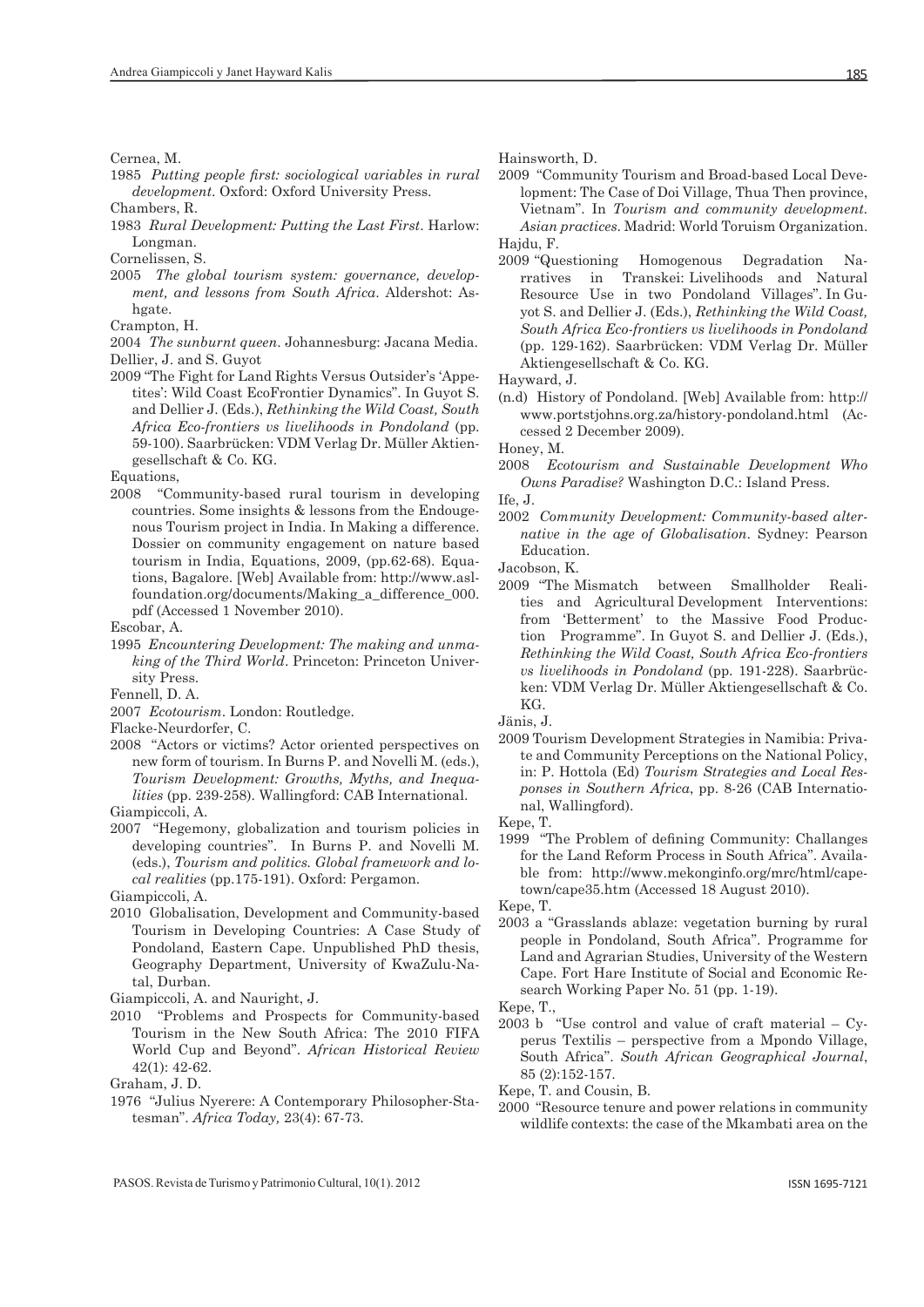Wild Coast of south Africa". Evaluating Eden Series. Discussion Paper No.16. International Institute for Environment and Development: London.

Kepe, T. and Whande, W.

2009 "Ambiguous Spaces: Natural Resource Management Buffer Zones and Rural Livelihoods in Pondoland, South Africa". In Guyot S. and Dellier J. (Eds.), *Rethinking the Wild Coast, South Africa Ecofrontiers vs livelihoods in Pondoland* (pp. 101-116). Saarbrücken: VDM Verlag Dr. Müller Aktiengesellschaft & Co. KG.

2003 *Tourism Development*. Oxford: Oxford University press

Koch, , E.

2004 Political economy, governance and community-based natural resource management. In Fabricius C. (Ed.), *Rights, resources and rural development. Communitybased natural resource management in Southern Africa* (pp.78-92). London: Earthscan.

Kuckertz, H.

- 1990 *Creating order: the image of the homestead in Mpondo social life*. Johannesburg: Witwatersrand University Press.
- Manyara, G. and Jones, E.
- 2007 "Community-based Tourism Enterprises Development in Kenya: An Exploration of Their Potential as Avenues of Poverty Reduction". *Journal of Sustainable Tourism*, 15(6): 628-644.
- McAllister, P.
- 1997 "Ritual and social practice in the Transkei". *Special Issue of African Studies*, 56(2): 279-310.

McAllister, P.

2003 "Xhosa co-operative agricultural work groups – economic hindrance or development opportunity?" Fort Hare Institute of Social and Economic Research Working Paper No.12 (pp. 1-24). The Eastern Cape historical legacies & new challenges. Conference 27-30 August 2003.

Mcetywa, S. A. M.

- 1998 *Mpondo Heritage: An Expression of Ubuntu*. University of Natal: Institute of Black Research/Madiba Publishers.
- Mearns, K.
- 2003 "Community-based tourism. The key to empowering the Sankuyo community in Botswana. A*frica Insight*, 33: 29-32.

2001 "Community integration. Island Tourism in Peru". *Annals of Tourism Research*, 28(1):113-139.

Ndlovu, N and Rogerson, C.M.

2003 "Rural local economic development through community-based tourism: the Mehloding hiking and horse trail, Eastern cape, South Africa". *Africa Insight*, 33: 124-129.

Ndlovu, N and Rogerson, C.M.

2004 "The local economic impacts of rural communitybased tourism in Eastern Cape. In Rogerson C. M. and Visser G. (eds.), *Tourism and development issues in contemporary South Africa*, (pp. 436-451). Pretoria: Africa Institute of South Africa.

Nelson, F.

2003 "Community-based Tourism in Northern Tanzania: Increasing Opportunities, Escalating Conflicts and an Uncertain Future". TNRF Occasional Paper No. 2 Sand County Foundation Community Based Conservation Network, Arusha, Tanzania. Paper presented to the Association for Tourism and Leisure Education Africa Conference, Community Tourism: Options for the Future, held in Arusha, Tanzania, February 20- 22, 2003.

Nyaupane, G. P., Morais, D. B. and Dowler, L.

2006 "The role of community involvement and number/ type of visitors on tourism impacts: A controlled comparison of Annapurna, Nepal and Northwest Yunnan, China". *Tourism Management*, 27:1373-1385.

Nyerere, J. K.

- 1974 *Ujama Essay on socialism*. Dar es Salaam: Oxford University Press.
- Page, S. J., Brunt, P., Busby, G. and Connell, J.
- 2001 *Tourism: A Modern Synthesis*. London: Thomson Learning.

Ostrom, E.

- 2000 "Collective Action and the Evolution of Social Norms". *Joumal of Economic Perspectives*, 14(3):137- 158.
- Peredo, A. M. and Chrisman, J. J.

 2006 "Toward a theory of community-based enterprise". *Academy of Management Review*, 31(2):309-328.

Pérez, F. J., Barrera, O. D., Peláez, A. V. and Lorío, G.

2010 Turismo Rural Comunitario Como Alternativa de educción de la Pobreza Rural en Centroamérica. Edificio Nitlapan Campus de la UCA Managua, Nicaragua. Personal communication

- 2010 Personal communication with local community member.
- Pieterse, N. J.
- 2000 "After Post-Development". *Third World Quarterly* 21(2): 175-191.
- Pino, N. and Wiatrowski, M. D.
- 2006 "Implementing democratic policing and related initiatives". In Pino, N. and Wiatrowski, M. D. (eds.) *Democratic policing in transitional and developing countries* (pp. 99-128). Farnham, Surrey: Ashgate Publishing.

Ramsa, Y. A. and Mohd, A.

2004 "Community-based Ecotourism: A New proposition for Sustainable Development and Environmental Conservation in Malaysia". *Journal of Applied Science*, 4(4):583-589.

Reid, H. and Turner, S.

2004 The Richetersveld and makulele ciontractual parks in South Africa: Win-win for communities and conservation? In Fabricius C. (Ed.), *Rights, resources and rural development. Community-based natural resource management in Southern Africa* (pp.223-234). Lon-

Keyser, H.

Mitchell, R. E. and Reid, D. G.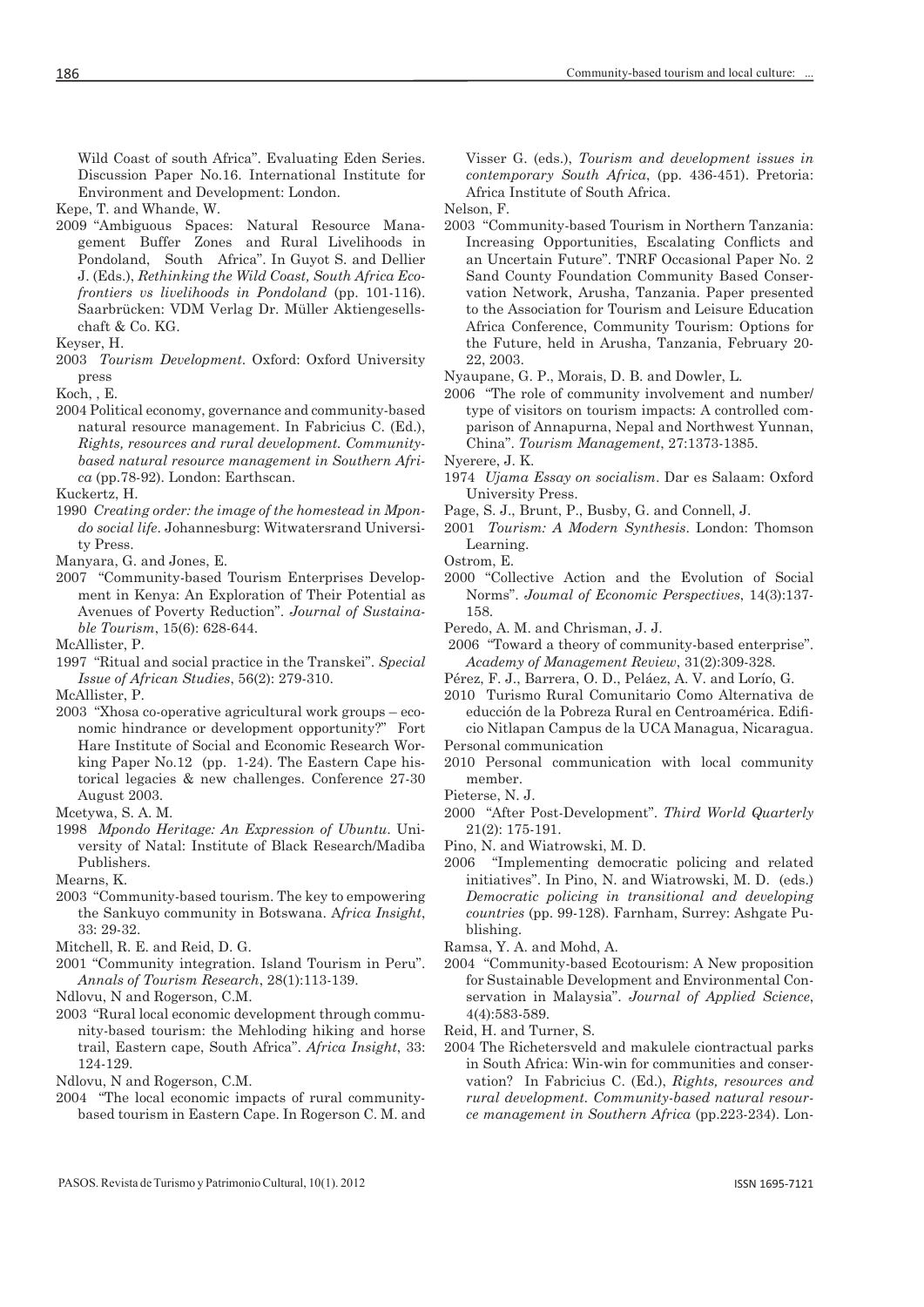don: Earthscan.

Rogerson, C.

2004 "Tourism, Small Firm Development and Empowerment". In: Rhodri, T. (ed.), *Small Firms in Tourism International Perspectives* (pp. 13-34). St. Louis: Elsevier Science.

Scheyvens, R.

2002 *Tourism for Development Empowering Community*. Harlow: Prentice Hall.

Sebele, L.S.

- 2010 "Community-based tourism ventures, benefits and challenges: Khama Rhino Sanctuary Trust, Central District, Botswana". *Tourism Management*, 31:136- 146.
- Simukonda, N. and Kraai, M.
- 2009 "The Wild Coast: the Contested Territory". In Guyot S. and Dellier J. (Eds.), *Rethinking the Wild Coast, South Africa Eco-frontiers vs livelihoods in Pondoland* (pp. 117-128). Saarbrücken: VDM Verlag Dr. Müller Aktiengesellschaft & Co. KG.

Singh, L. K.

2008 *Ecology, Environment and Tourism*. ESHA Books: Delhi.

Spenceley A.

2008 "Local impacts of community-based tourism in Southern Africa". In Spenceley A. (ed.), *Responsible tourism. Critical issues fro conservation and development* (pp. 285-304). London. Earthscan.

Storey, D.

2004 "A sense of place: rural development, tourism and place promotion in the republic of Ireland". In Holloway, L. and Kneafsey, M. (eds.), *Geographies of rural cultures and societies* (pp. 197-213). Aldershot: Ashgate.

Suansri, P.

2003 *Community based tourism handbook. Responsible ecological social tour* – REST project, Thailand.

Telfer, D. J.

- 2009 "Development studies and tourism". In Jamal, T. and Robison, M. (eds.), *The SAGE handbook of tourism studies* (pp. 146-165). London: SAGE Publications.
- Telfer, D. J. and Sharpley, R.
- 2008 *Tourism and Development in the Developing World*. London: Routledge.

Timothy, D.

2002 "Tourism and community development issues". In Sharpley, R. and Telfer D. J., (eds.), T*ourism and Development Concepts and Issues* (pp. 135-178). Clevedon: Channel View Publications.

Tosun, C.

2000 "Limits to community participation in the tourism development process in developing countries" *Tourism Management*, 21:613-633.

Van der Walt, L.

- 2008 "Collective entrepreneurship as a means fro sustainable community development: a cooperative case study", *Forum Empresarial* 13(2):3-20.
- WWF World Wide Fund,

#### **Notes**

- 1 The term community-based ecotourism (CBET) can be seen as similar to CBT with an additional emphasis on environmental issues such as nature conservation, biodiversity, environmental sustainability and so on.
- 2 "Communal benefits generated by the community-based rural tourism are used to pay for high-school scholarship for children of the people involved in the tourism venture; in the same way, they are used to repair schools and establish cultural and sport groups for community health centers."
- 3 These are: major migration (out of or into an area); efforts by national governments to impose a single set of rules on all governance units in a region; rapid changes in technology, in factor availability, and in reliance on monetary transactions; transmission failures from one generation to the next of the operational principles on which self-organized governance is based; turning to external sources of help too frequently; international aid that does not take account of indigenous knowledge and institutions; growth of corruption and other forms of opportunistic behavior; and a lack of large-scale institutional arrangements that provide fair and low-cost resolution mechanisms for conflicts that arise among local regimes, educational and extension facilities, and insurance mechanisms to help when natural disasters strike at a local level.
- 4 "[i]t is important to show that most of these initiatives maintain the chaining relationship between community, social cohesion, culture, natural habitat, productive culture and external and internal stakeholders in the community. Its main chain value lays on the collective organization concerning management, property and rural diversification, as well as benefits distribution. These initiatives encourage coordination between community members on tasks distribution facing tourism activities."
- 5 Andean Project of Peasants Technology.
- 6 Mpondoland was part of the former Transkei area.
- 7 "focuses on gaining additional income to that generated by local activity."
- 8 "Its main chain value lays on the collective organization concerning management, property and rural diversification, as well as benefits distribution."
- 9 Although there are current limitations, systematized

PASOS. Revista de Turismo y Patrimonio Cultural, 10(1). 2012